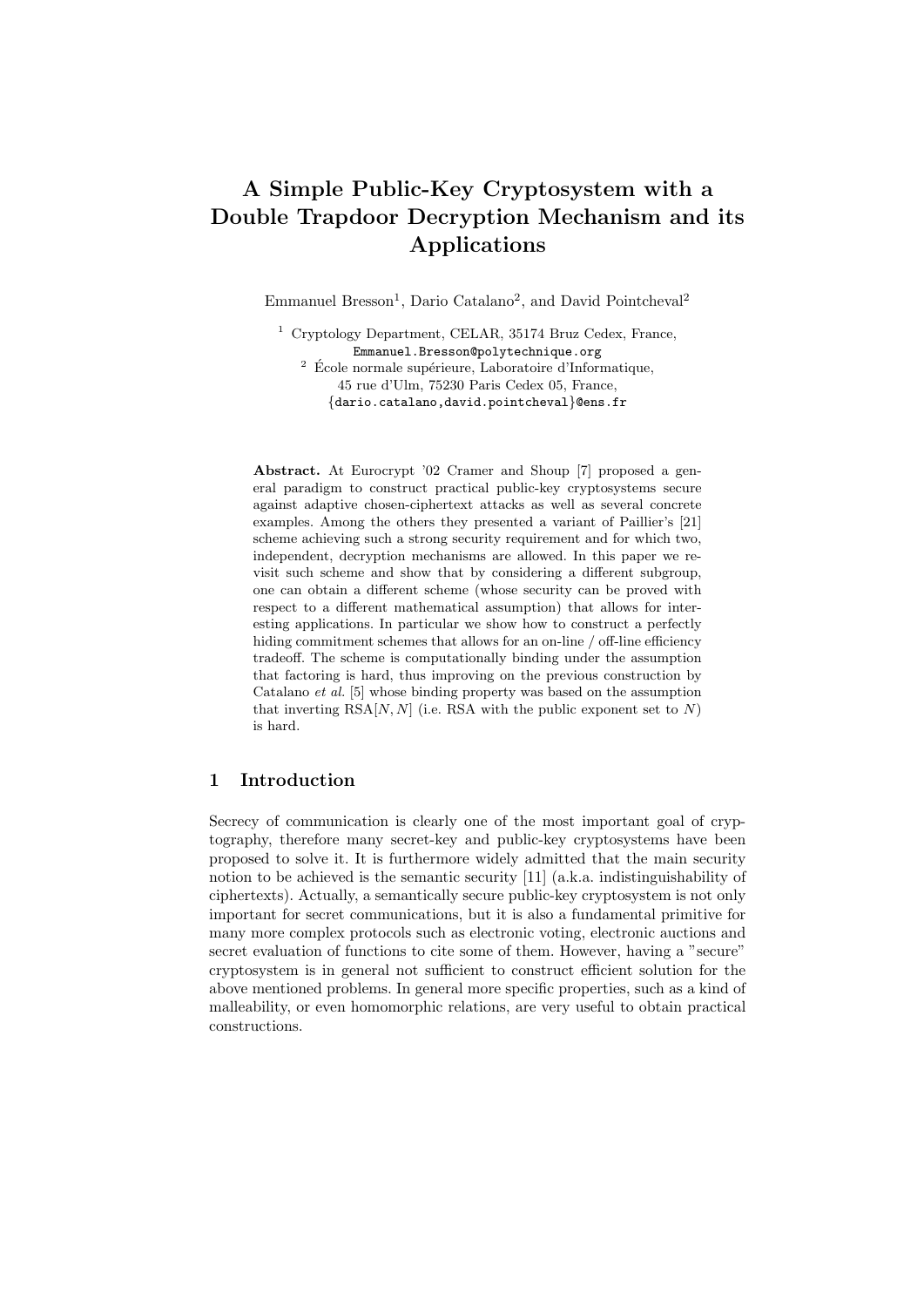Roughly speaking, a public-key encryption scheme allows someone to encrypt a message for a unique recipient, the one who owns the corresponding private key (a.k.a. decryption key). But in practice, there is often a natural hierarchy, either for security or for safety reasons: the head of a group may want to be able to read any message sent to the members of the group, people may want to be able to recover the plaintexts even if they loose their private key. Therefore, it is highly desirable to provide schemes that enable to deal with intermediate scenarios, in which users are allowed to process their own data, but not those of other users.

Moreover, in practice, there are many situations on which we need more than a plain encryption function. In particular, it is often useful to have a provably secure encryption primitive that allows to perform some computation on the plaintexts without revealing them explicitly.

In this paper we propose a simple cryptosystem achieving both the above goals.

#### 1.1 Related Work

El Gamal's scheme [8] was the first scheme based on the discrete logarithm problem, more precisely on the Diffie-Hellman problem. Furthermore, it enjoys a multiplicative homomorphic property (as the RSA cryptosystem [22]) by which one can easily obtain an encryption of  $m_1 \cdot m_2$  by simply multiplying encryptions of  $m_1$  and  $m_2$ . This feature, however, is not very convenient for practical purposes. Indeed for many applications one may desire an efficient cryptosystem equipped with an *additive homomorphic* property, i.e. such that from encryptions of  $m_1$  and  $m_2$  one can obtain the encryption of  $m_1+m_2$  by simply combining the corresponding ciphertexts. The first additively homomorphic cryptosystem was proposed by Goldwasser and Micali [11] in their seminal paper on probabilistic encryption. The Goldwasser-Micali's scheme is based on quadratic residues. Given an RSA modulus  $N$ , to encrypt a bit  $b$  one chooses a pseudo-square  $g \in \mathbb{Z}_N^*$  (i.e. a non quadratic residue having Jacobi symbol equal to 1) and computes  $g^b r^2$  mod N for random  $r \in \mathbb{Z}_N^*$ . The security of the cryptosystem is based on the so-called *quadratic residuosity assumption*. To improve on bandwidth Benaloh and Fisher [1, 6] proposed a generalization of Goldwasser-Micali cryptosystem based on the prime residuosity assumption. The basic idea of their scheme is to consider  $\mathbb{Z}_e$  (instead of  $\mathbb{Z}_2$ ) as underlying message space (where e is a small prime such that it divides  $\phi(N)$  but  $e^2$  does not). To encrypt a message m one then sets  $g^{m}r^{e}$  mod N, where, in this case, g is a non e-residue (i.e. an element whose order is a multiple of e). The main drawback of this scheme however is that decryption is rather inefficient as it requires some kind of exhaustive search to recover the message (and thus it imposes  $e$  to be very small). A more efficient variant of the Benaloh-Fischer scheme was proposed in 1998 by Naccache and Stern [18], who observed that in order to make the decryption procedure faster one can consider a value e that is not prime but instead obtained as the product of several small primes  $e_1, \ldots, e_n$  such that e divides  $\phi(N)$  but none of the  $e_i^2$ 's does.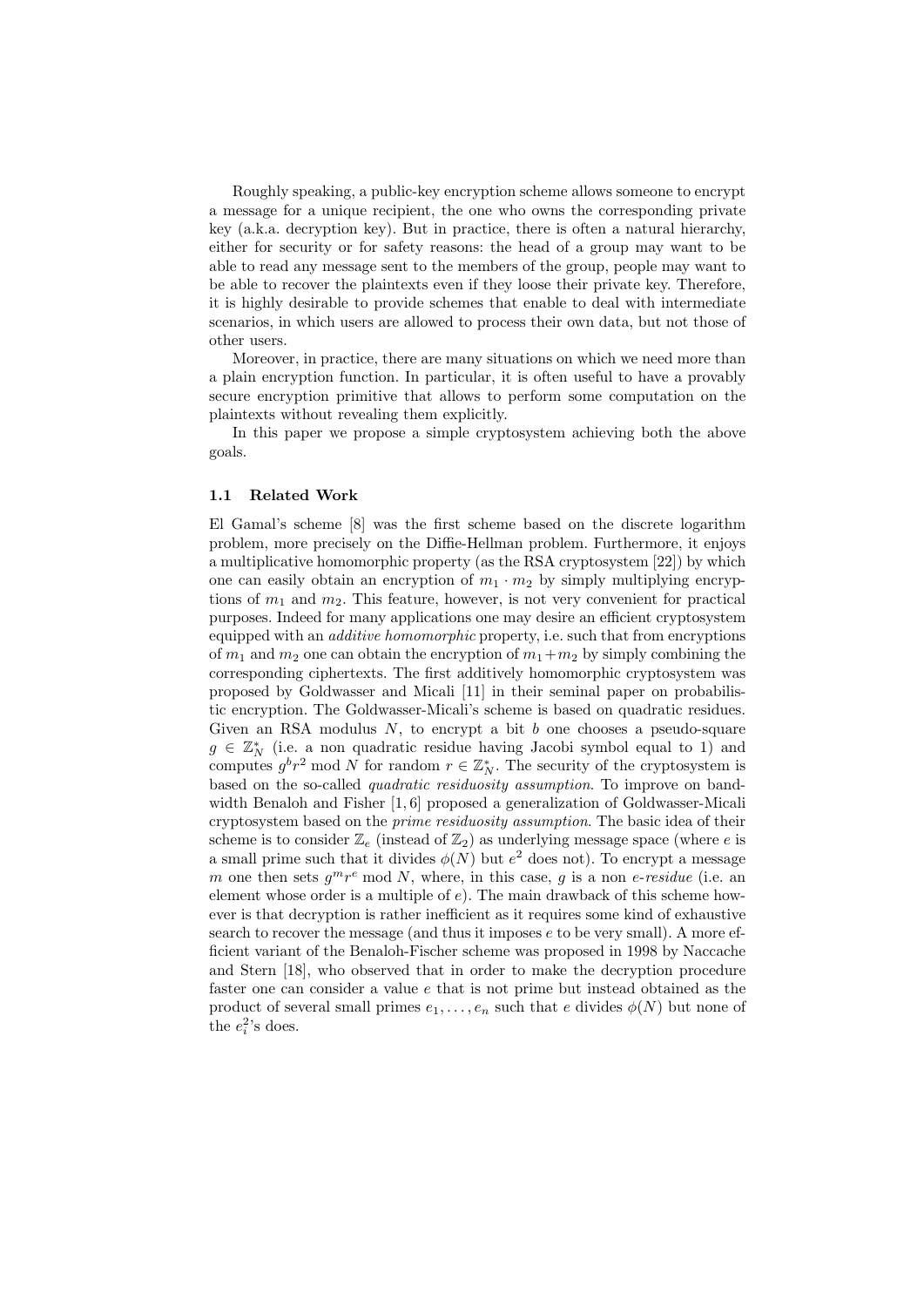At the same time a completely different approach was proposed by Okamoto and Uchiyama [20] who suggested to work on the group  $\mathbb{Z}_N^*$  where  $N = p^2 q$ . The resulting scheme is very efficient and allows for a pretty large bandwidth (they use  $\mathbb{Z}_n$  as underlying message space), but unfortunately it is vulnerable to a simple chosen-ciphertext attack that permits to factor the modulus.

More recently Paillier [21] proposed a generalization of the Okamoto-Uchiyama cryptosystem that works in the multiplicative group  $\mathbb{Z}_{N^2}^*$  and allows to consider  $N$  as a standard RSA modulus. Details of Paillier's scheme are presented below, but its basic idea is that to encrypt a message  $m \in \mathbb{Z}_N$  one selects a random value y in  $\mathbb{Z}_N^*$  and sets the ciphertext as  $g^m y^N$  mod  $N^2$  (where y is an element whose order is a multiple of N in  $\mathbb{Z}_{N^2}^*$ ). The semantic security of the scheme is proved with respect to the *decisional* N-th residuosity assumption: given a random value  $x \in \mathbb{Z}_N^*$  it is computationally infeasible to decide if there exists another element z in  $\mathbb{Z}_{N^2}^*$  such that  $x \equiv z^N \mod N^2$ . Paillier's scheme is more efficient (in terms of bandwidth) than all previously described schemes, moreover no adaptive chosen ciphertext attack recovering the factorization of the modulus is known. For these reasons Paillier's proposal is the best solution presented so far in terms of additively homomorphic cryptosystems.

At Eurocrypt'02 Cramer and Shoup [7] proposed a very general and beautiful methodology to obtain security against adaptive chosen-ciphertext attacks from a certain class of cryptosystems with some well-defined algebraic properties. In particular they showed how to modify Paillier's original scheme in order to achieve such a strong security goal. The resulting variant, moreover, allows for a double decryption mechanism: one can decrypt either if the factorization of the modulus is available or if some specific discrete logarithm is known.

## 1.2 Our Contribution

As described above all the additively homomorphic cryptosystems known so far base their security on some assumption relying on deciding residuosity.

In this paper we further investigate on the basic Cramer-Shoup variant and show that by slightly modifying the underlying structure of the scheme we obtain a new cryptosystem that allows for some more useful applications, maintaining, at the same time, all the "good" properties and with security based on a different (non residuosity-related) decisional assumption<sup>3</sup>. Our new public-key encryption scheme, as the proposal in [7] allows for a double decryption mechanism based either on the factorization of the modulus, or on the knowledge of a discrete logarithm. The former trapdoor can be seen as the master one, while the latter is a local one: the knowledge of a discrete logarithm helps to decrypt ciphertexts which have been encrypted with a specific key only, while the factorization of the modulus helps to decrypt any ciphertext, whatever the key is (as long as the underlying modular group remains the same). The basic version

 $3$  Here, by non-residuosity related assumption, we mean a decisional assumption which claims something different from the intractability of deciding memberships in a highresidues set.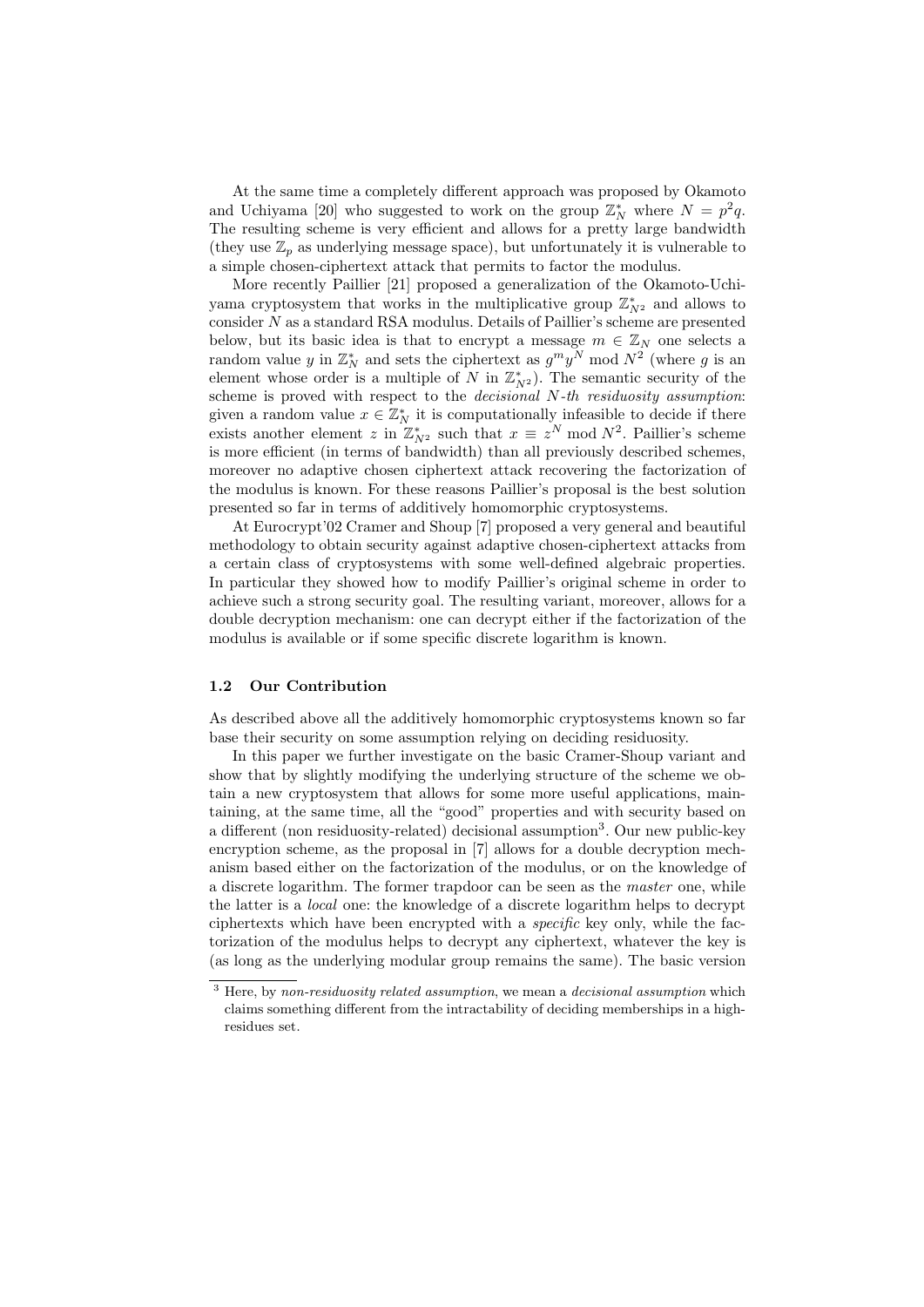of our scheme enjoys an additive homomorphic property (similarly to the Paillier's scheme [21]). Furthermore, it is semantically secure in the standard model, based on the decisional Diffie-Hellman assumption modulo a square composite number. Thus our proposal is the first additively homomorphic cryptosystem that can be proved semantically secure with respect to a non residuosity-related decisional assumption.

We emphasize that by applying the Cramer-Shoup [7] general methodology, our scheme can be proved secure against adaptive chosen-ciphertext attacks in the standard model.

Interestingly enough, given the master key, a kind of gap group [19] appears in which the computational Diffie-Hellman problem is hard, while the corresponding decisional problem turns out to be easy — thanks to the easiness of computing the partial discrete logarithm problem (see below). This is the first gap group structure known not based on elliptic curves and pairings.

As an additional result we show how to construct a new, efficient, perfectly hiding / computationally binding commitment scheme based on factoring. A useful property of such a commitment scheme is that it allows for an on-line/offline efficiency trade-off, by which, one may perform the most expensive part of the work, before knowing the message to commit to. To our knowledge no other trapdoor commitment scheme with this property, based on factoring, is known.

## 1.3 Organization of the Paper

## 2 Preliminaries

#### 2.1 Definitions and Notations

Let  $N = pq$  be a safe-prime modulus, meaning with this that p and q are primes of the form  $p = 2p' + 1$  and  $q = 2q' + 1$ , where p' and q' are also primes. In the remaining of this paper, we denote by  $\mathcal{S}P(\ell)$  the sets of safe prime numbers of length  $\ell$ . We consider  $\mathbb{G} = QR_{N^2}$  the cyclic group of quadratic residues modulo  $N^2$ . We have ord $(\mathbb{G}) = \lambda(N^2)/2 = pp'qq' = N\lambda(N)/2$ , with  $\lambda(N) = 2p'q'$ . The maximal order of an element in this group is  $N\lambda(N)/2$ , and every element of order N is of the form  $\alpha = (1 + kN)$ .

The latter statement is not so trivial, but it will be very useful rewritten as follows: there are exactly N elements of order N in  $\mathbb{Z}_{N^2}^{\star}$ , and they are all of the form  $\alpha = 1 + kN$ . Furthermore, since N is odd, if one denotes by t the inverse of 2 modulo N:

$$
\alpha = 1 + kN = (1 + tkN)^2 \mod N^2
$$
.

Therefore, they are all in G too.

## 2.2 The Partial Discrete Logarithm Problem

Let  $g$  be an element of maximal order in  $G$ . For simplicity, we assume that  $g^{\lambda(N)}$  mod  $N^2 = (1 + N)$  mod  $N^2$ , that is  $k = 1$ . Given g and  $h = g^a$  mod  $N^2$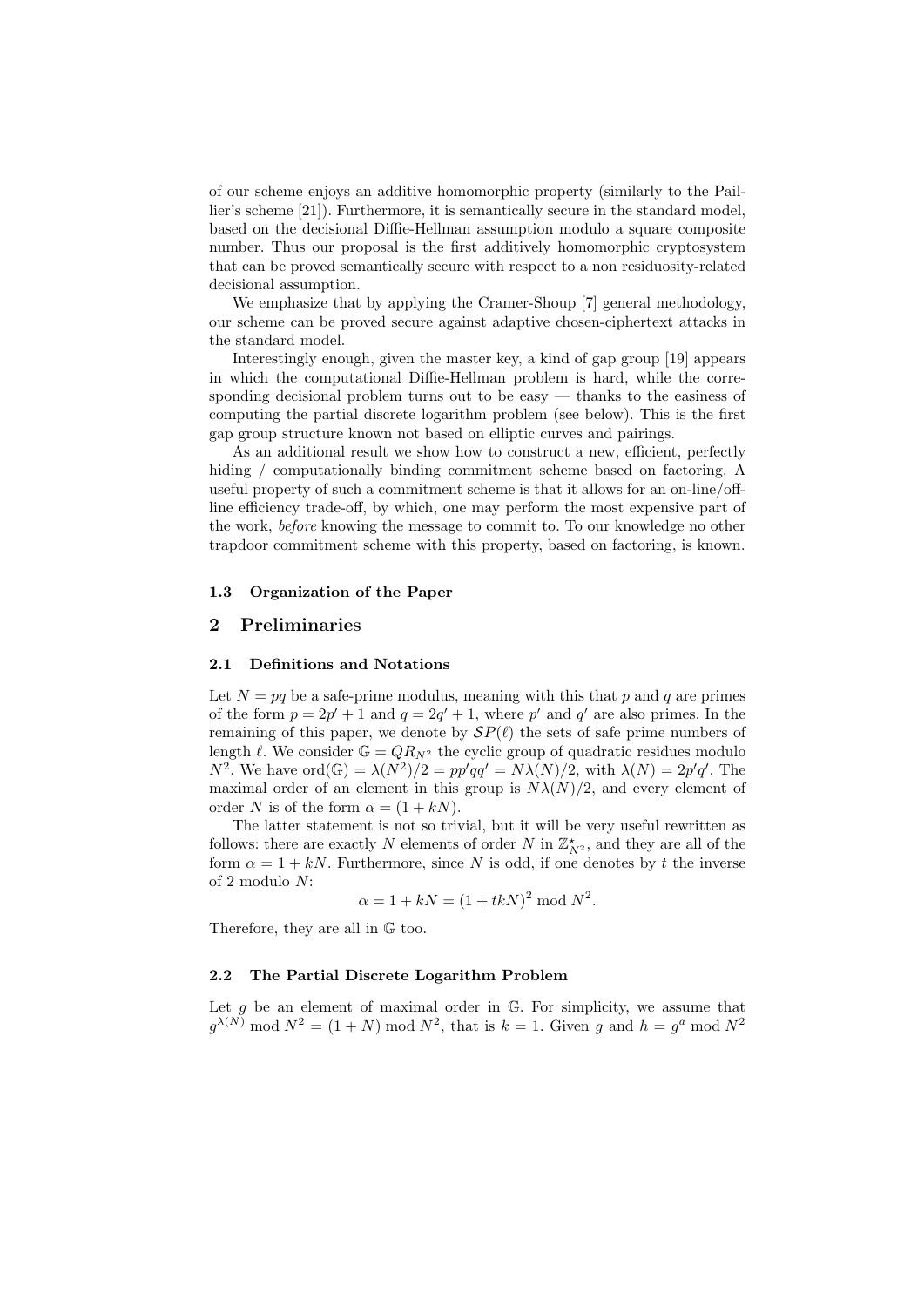(for some  $a \in [1, \text{ord}(\mathbb{G})]$ ), Paillier [21] defined the *Partial Discrete Logarithm* Problem as the computational problem of computing  $a \mod N$ . We assume this problem is difficult (without the factorization of the modulus), as stated in the following assumption.

Assumption 1 (Partial Discrete Logarithm over  $\mathbb{Z}_{N^2}^*$ ). For every probabilistic polynomial time algorithm  $A$ , there exists a negligible function negl() such that for sufficiently large  $\ell$ 

$$
\Pr\left[\mathcal{A}(N,g,h)=a \bmod N \middle| \begin{aligned} p,q &\leftarrow \mathcal{SP}(\ell/2); & N=pq; \\ g &\leftarrow \mathbb{G}; & a \leftarrow [1, \text{ord}(\mathbb{G})]; \\ h&=g^a \bmod N^2; \end{aligned} \right] = \mathsf{negl}(\ell).
$$

Moreover Paillier proved that, when the factorization of the modulus is available, such a problem is efficiently solvable.

**Theorem 2 (See [21]).** Let  $N$  be a composite modulus product of two large primes. Let  $\mathbb G$  be the cyclic group of quadratic residues modulo  $N^2$ . The Partial Discrete Logarithm problem (in G) cannot be harder than factoring.

Proof. It is easy to see that we can solve the PDL problem if the factorization of  $N$  is provided, by using the following algorithm,

1. Compute  $C = h^{\lambda(N)} \bmod N^2 = (1+N)^a \bmod N^2 = (1+aN) \bmod N^2;$ 2. Return the integer  $(C-1 \mod N^2)/N$ .

 $\Box$ 

#### 2.3 Details of Paillier's Cryptosystem

Let  $N = pq$  be an RSA modulus and g an element having order  $\alpha N$  ( $\alpha \ge 1$ ) in the multiplicative group  $\mathbb{Z}_{N^2}^*$ . To encrypt a message  $m \in \mathbb{Z}_N$  Paillier proposed the following mechanism

$$
\mathcal{P}_g(m, y) = g^m y^N \bmod N^2
$$

for some random  $y \in \mathbb{Z}_N^*$  and he proved that:

- $-\mathcal{P}_{g}$  is a bijection between  $\mathbb{Z}_{N} \times \mathbb{Z}_{N}^{*}$  and  $\mathbb{Z}_{N^{2}}^{*}$ .
- $\mathcal{P}_g$  is a trapdoor function equivalent to  $RSA[N, N]$ .
- The above encryption scheme is semantically secure against chosen-plaintext attack under the N-residuosity assumption (see [21] for details).

Since  $\mathcal{P}_g$  is a bijection, given g, for an element  $w \in \mathbb{Z}_{N^2}^*$  there exists an unique pair  $(c, z) \in \mathbb{Z}_N \times \mathbb{Z}_N^*$  such that  $w = g^c z^N \mod N^2$ . We say that c is the class of w relative to g. Informally, (see [21] for more details) Paillier defined the  $Com$ putational Composite Residuosity Class Problem as the problem of computing c given w and assumed that it is hard to solve.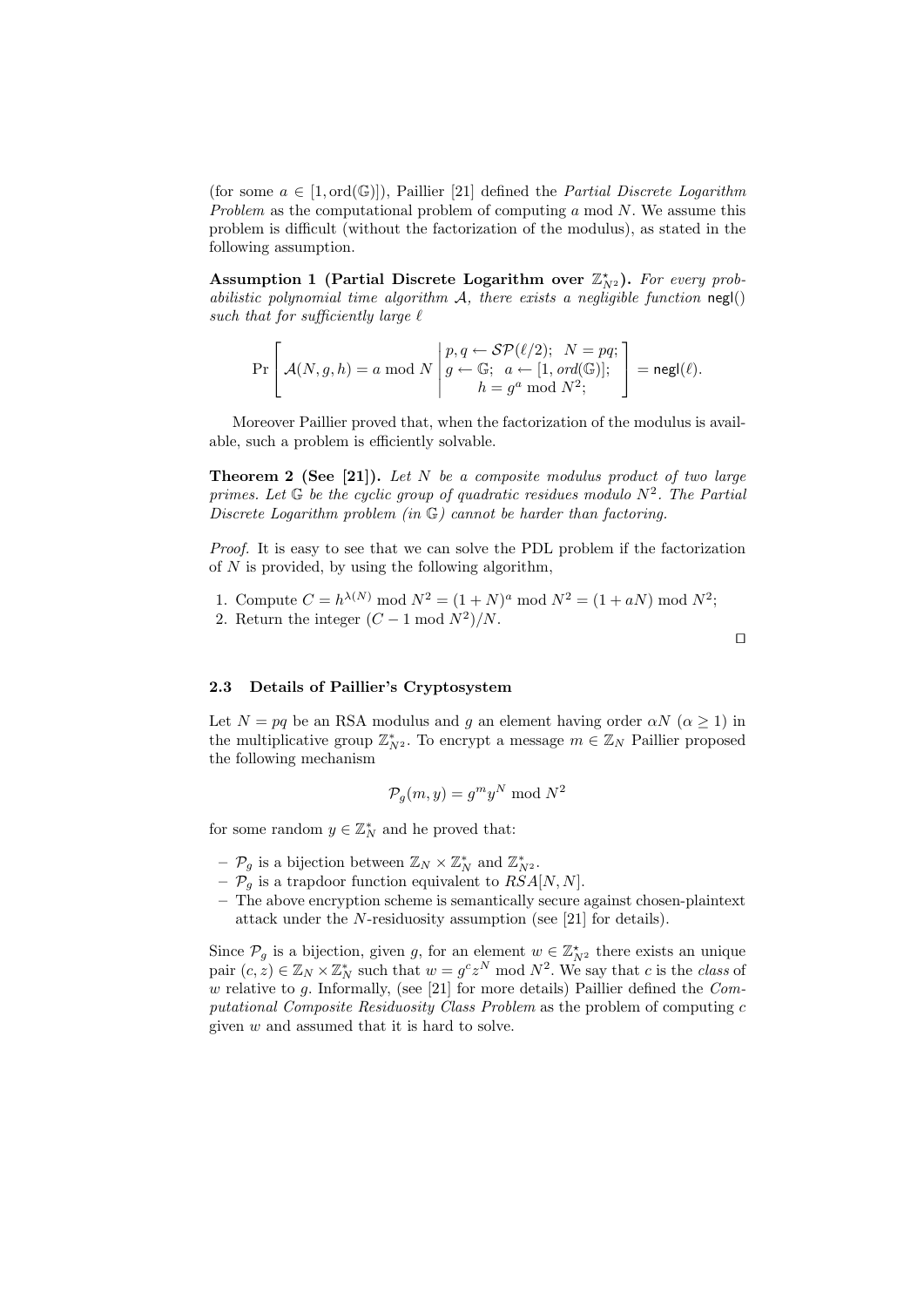#### 2.4 The "lite" Cramer-Shoup variant

Let N be a product of two safe primes p and q and g an element of order  $\lambda(N)$ in  $\mathbb{Z}_{N^2}^*$ . Such a g can be found by randomly selecting a  $\mu \in \mathbb{Z}_{N^2}^*$  and setting  $g =$  $-\mu^{2N}$ . It is not hard to show that this results in a generator with overwhelming probability (see [7] for more details). Then we produce the remaining part of the public key h as follows. Randomly choose a secret key  $z \in [0, N^2/2]$  and set  $h = g^z \mod N^2$ . (Note that for the purposes of this paper, we are considering a very simplified version of the Cramer-Shoup scheme, achieving semantic security only with respect to a passive adversary. The reader is referred to [7] for the complete solution achieving full security properties).

To encrypt a message  $m \in \mathbb{Z}_N$  one chooses a random value  $r \in [0, N/4]$ and computes the ciphertext  $(A, B)$  where  $A = g^r \mod N^2$  and  $B = h^r(1 +$  $mN$ ) mod  $N^2$ .

Conversely to decrypt a ciphertext  $(A, B)$  two methods are possible: either by computing  $(1 + mN)$  as  $B/A^z$  mod  $N^2$  or by using the decryption procedure described by Paillier [21] for his scheme. Note that for this second mechanism to work, knowing the value of  $B$  is sufficient. Indeed  $m$  can be retrieved from  $B = h^r(1 + mN) \text{ mod } N^2$  as follows. We denote by  $\pi$  the inverse of  $\lambda(N) \text{ mod } N$ (note that  $gcd(N, \lambda(N)) = 1$ ):

$$
m = \frac{B^{\lambda(N)} - 1 \bmod N^2}{N} \cdot \pi \pmod{N} \quad \text{since} \quad B^{\lambda(N)} = 1 + m\lambda(N)N
$$

## 2.5 The Decisional Diffie-Hellman Problem over  $\mathbb{Z}_{N^2}^{\star}$

Informally speaking, the Decisional Diffie-Hellman Problem consists, when given two random Diffie-Hellman "public keys"  $A = g^a$  and  $B = g^b$ , in distinguishing the resulting shared key  $g^{ab}$  from a random value (see [11] for the definition of computational indistinguishability). Of course, this is to be done without possessing neither any secret keys a, b nor the factorization of the modulus.

We thus state the *Decisional Diffie-Hellman Assumption* (DDH) over a squared composite modulus of the form  $N = pq$ .

Assumption 3 (DDH Assumption over  $\mathbb{Z}_{N^2}^*$ ). For every probabilistic polynomial time algorithm  $A$ , there exists a negligible function negl() such that for sufficiently large  $\ell$ 

$$
\Pr\left[\begin{matrix}p,q\leftarrow \mathcal{SP}(\ell/2); \;\; N=pq;\\ \mathcal{A}(N,X,Y,\quad \ \ \, \\ Z_b \bmod N)=b \end{matrix}\right|\begin{matrix}p,q\leftarrow \mathcal{SP}(\ell/2); \;\; N=pq;\\ X=g^x \bmod N^2; Y=g^y \bmod N^2;\\ Z_0=g^z \bmod N^2; Z_1=g^{xy} \bmod N^2;\\ b\leftarrow \{0,1\}; \end{matrix}\right]-\frac{1}{2}=\mathsf{negl}(\ell).
$$

The Decisional Diffie-Hellman Assumption is related to the regular Diffie-Hellman assumption that says that given  $g^a$  and  $g^b$  one cannot compute  $g^{ab}$  in polynomial time. Clearly this assumption relies on the hardness of computing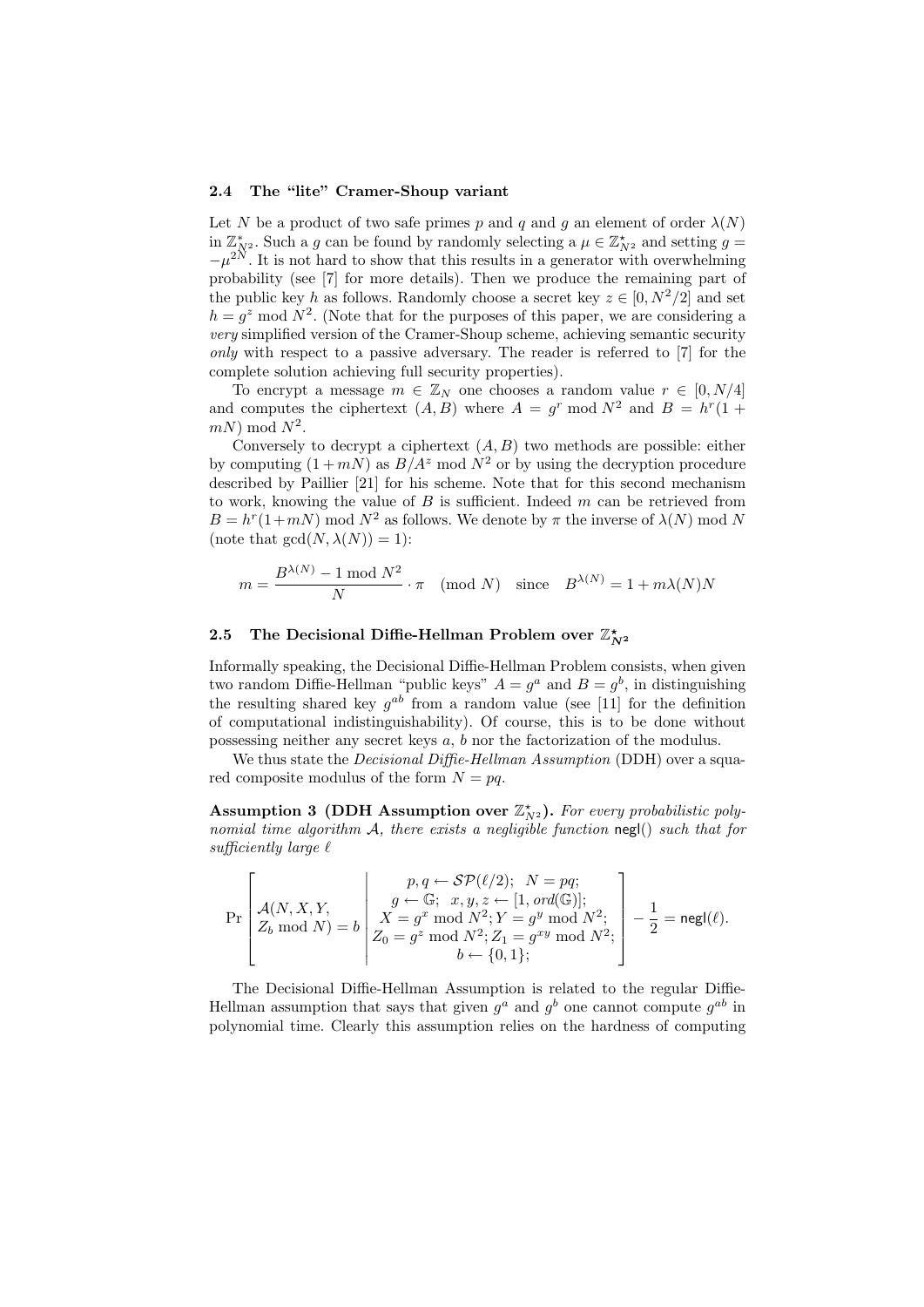discrete logs. Reductions in the inverse direction are not known. Interestingly enough, if the factorization of the modulus is available solving the decisional Diffie-Hellman problem (over  $\mathbb{Z}_{N^2}$ ) turns out to be easy.

**Theorem 4.** Let  $N$  be a composite modulus product of two large primes. Let  $\mathbb G$  be the cyclic group of quadratic residues modulo  $N^2$ . The decisional Diffie-Hellman problem  $(in \mathbb{G})$  cannot be harder than factoring.

Proof. Assume the factorization of the modulus is provided, we are given a challenge triplet  $\mathcal{G} = (g^a, g^b, g^c)$  and we have to determine if it is a Diffie-Hellman triplet or not. Our strategy is as follows. Using the factorization of the modulus we compute a mod  $N$ ,  $b \mod N$  and  $c \mod N$ , then we check whether the following relation holds:

$$
ab \equiv c \bmod N. \tag{1}
$$

Note that if  $\mathcal G$  is a Diffie-Hellman triplet, the relation (1) is in fact satisfied with probability 1. On the other hand if  $\mathcal G$  is not a Diffie-Hellman triplet, the probability that the relation (1) is verified is:

 $Pr[ab \equiv c \mod N \land ab \not\equiv c \mod p'q'N].$ 

Since a, b and c are random elements in  $\mathbb{Z}_{N^2}^*$  they can be written as  $a = a_1 + a_2N$ ,  $b = b_1 + b_2N$  and  $c = c_1 + c_2N$  where  $a_1, a_2, b_1, b_2, c_1, c_2 \in Z_N$ . Thus denoting  $\delta = a_2b_1 + a_1b_2 + a_2b_2N$  the above probability becomes

$$
Pr[a_1b_1 \equiv c_1 \mod N \land \delta \not\equiv c_2 \mod \phi(N)]
$$
  
= 
$$
Pr[a_1b_1 \equiv c_1 \mod N] \times Pr[\delta \not\equiv c_2 \mod \phi(N)].
$$

The probability that  $a_1b_1 = c_1 \mod N$  for randomly chosen  $a_1$ ,  $b_1$  and  $c_1$  is clearly  $\frac{1}{N}$ . On the other hand the probability that the event  $\delta \not\equiv c_2 \mod \phi(N)$ happens is bounded by  $1 - \frac{1}{\phi(N)}$ . In total the above probability can be bounded by  $\frac{1}{N} - \frac{1}{\phi(N)N}$  and thus our strategy succeeds with probability approximately  $1-\frac{1}{N}$ . The contract of the contract of the contract of the contract  $\Box$ 

Remark 5. A Gap-Group is a group in which a computational problem is hard, but the corresponding decisional one is "easy". In other words, the computational and the decisional problems are strictly separated in such a group. This implies that the corresponding  $Gap-Problem$  [19] is computationally hard. The first example of gap group was proposed by Joux and Nguyen in [15]. The above result shows that, when the factorization of N is provided,  $\mathbb{Z}_{N^2}^{\star}$  can be seen as a some kind of gap group for the Diffie-Hellman problem.

## 3 The Scheme

Our scheme can be seen as an additively homomorphic variant of the well-known El Gamal cryptosystem [8]. Let h and g be two elements of maximal order in  $\mathbb G$ . Note that, if h is computed as  $g^x$ , where  $x \in_R [1, \lambda(N^2)]$ , then x is coprime with  $\text{ord}(\mathbb{G})$  with high probability, and thus h is of maximal order. The message space here is  $\mathbb{Z}_N$ .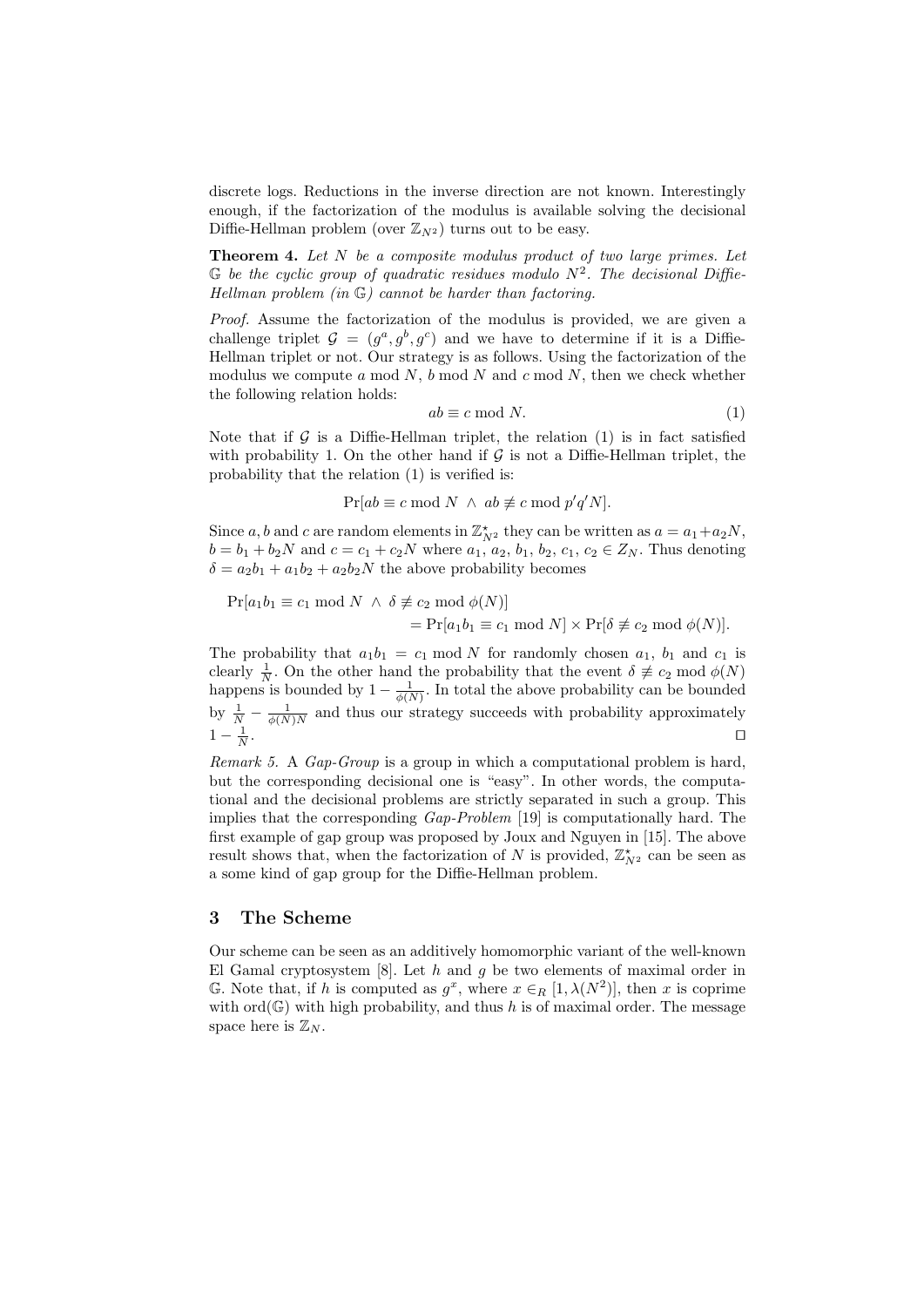- **Key Generation** Choose a random element  $\alpha \in \mathbb{Z}_{N^2}^*$ , a random value  $a \in$ [1, ord( $\mathbb{G}$ )] and set  $g = \alpha^2 \mod N^2$  and  $h = g^a \mod N^2$ . The public key is given by the triplet  $(N, g, h)$  while the corresponding secret key is a.
- **Encrypt** Given a message  $m \in \mathbb{Z}_N$ , a random pad r is chosen uniformly and at random in  $\mathbb{Z}_{N^2}$  the ciphertext  $(A, B)$  is computed as

 $A = g^r \bmod N$ <sup>2</sup>  $B = h^r(1 + mN) \bmod N^2$ .

First Decryption Procedure - Knowing  $a$ , one can compute  $m$  as follows

$$
m = \frac{B/(A^a) - 1 \mod N^2}{N}.
$$

Alternate Decryption Procedure - If the factorization of the modulus is provided, one can compute  $a \mod N$  and  $r \mod N$  as seen in the previous section. Let ar mod ord $(\mathbb{G}) = \gamma_1 + \gamma_2 N$ , thus  $\gamma_1 = ar \mod N$  is efficiently computable. Note that

$$
D = \left(\frac{B}{g^{\gamma_1}}\right)^{\lambda(N)} = \frac{\left(g^{ar}(1+mN)\right)^{\lambda(N)}}{g^{\gamma_1\lambda(N)}} = 1 + m\lambda(N)N \text{ mod } N^2.
$$

So, still denoting by  $\pi$  the inverse of  $\lambda(N)$  in  $\mathbb{Z}_N^*$ , one can compute m as

$$
m = \frac{D - 1 \mod N^2}{N} \cdot \pi \pmod{N}.
$$

Remark 6. Note that even though the two described decryption procedures produce the same result when applied to correctly generated ciphertext they are not equivalent from a computational point of view. Indeed knowing the discrete logarithm a of h with respect to the base g in  $\mathbb{Z}_{N^2}^*$  allows to decrypt any valid ciphertext generated using  $g$  and  $h$  as underlying public key. More precisely knowledge of a allows to decrypt any ciphertext generated with respect of a public key in  $\{N\}\times\mathcal{G}\times\mathcal{H}$  where  $\mathcal{G}\times\mathcal{H}$  is the set of the couples  $(g,h)$  such that  $h = g^a \mod N^2$ . On the other hand knowing the factorization of the modulus allows to decrypt ciphertexts generated with respect to any public key in  $\{N\}\times\mathbb{G}\times\mathbb{G}.$ 

Remark 7. Another interesting comparison is regarding the invalid (that is, not correctly generated) ciphertexts. Namely, if a ciphertext is not correctly generated, the fault can be detected when decrypting using the secret discrete logarithm. On the other hand, however, if the ciphertext is decrypted using the factorization of the modulus, the resulting - invalid - plaintext cannot be recognized as such. To illustrate this, consider the following example. Let  $(A, B)$ a given ciphertext, with  $A \in \mathbb{G}$ . Since g is a generator of  $\mathbb{G}$  there exists r, and thus  $K, m$ , such that:

$$
A = g^r \text{ where } r \in [1, \text{ord}(\mathbb{G})],
$$
  

$$
B = h^r(K + mN) \text{ where } K, m \in \mathbb{Z}_N.
$$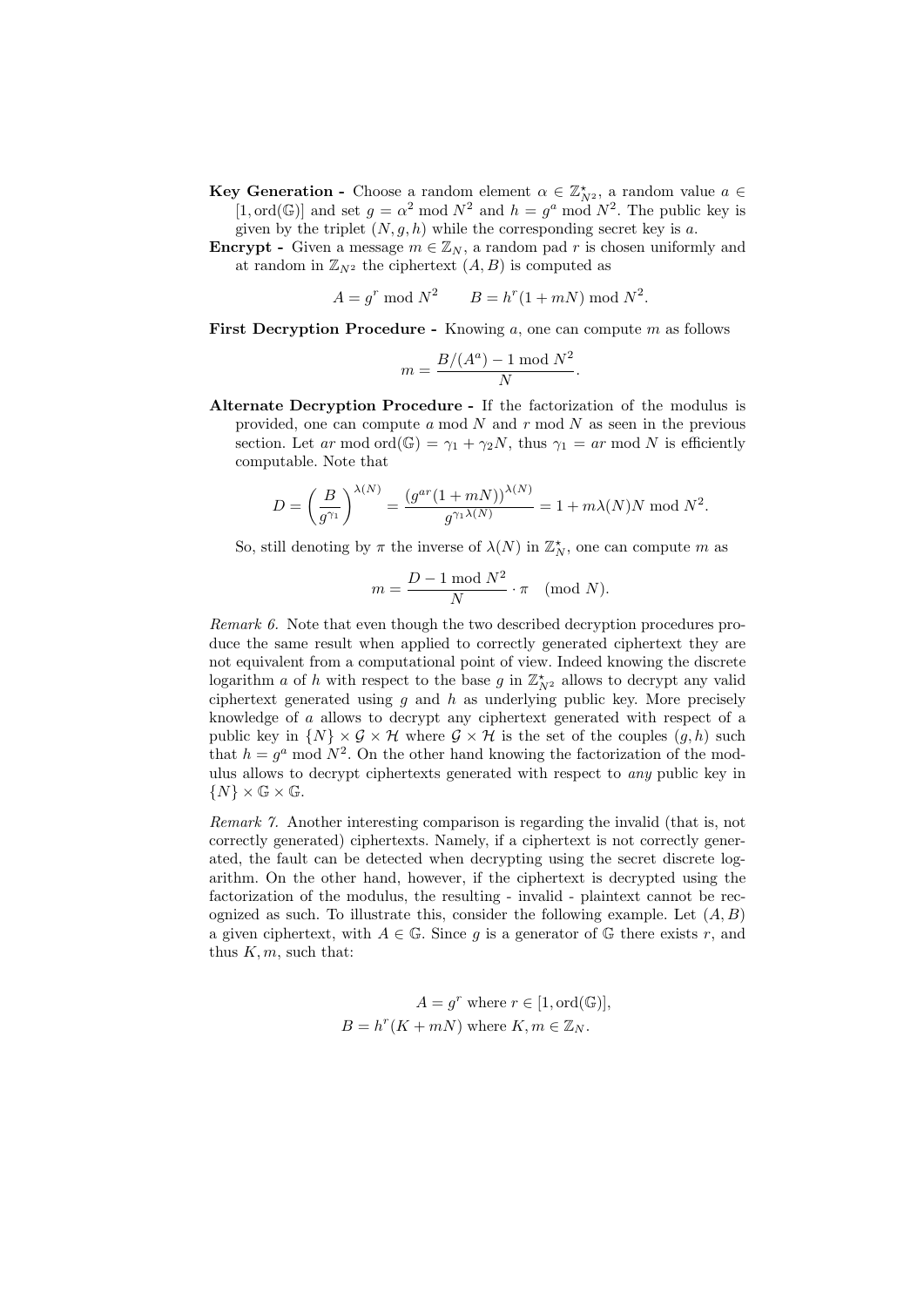If decrypted with the discrete logarithm trapdoor, this leads to a failure, since  $B/A^a$  differs from 1 mod N. Then, the incorrect encryption is detected. Conversely if one decrypts using the factorization, one gets  $a \mod N$  and  $r \mod N$ N and thus (let us denote  $ar = \gamma_1 + \gamma_2 N$ ):

$$
D = \left(\frac{B}{g^{\gamma_1}}\right)^{\lambda(N)} = g^{a r \lambda(N) - \gamma_1 \lambda(N)} (K + mN)^{\lambda(N)} = (K + mN)^{\lambda(N)} \mod N^2
$$
  
=  $K^{\lambda} + \lambda K^{\lambda - 1} mN = K^{\lambda} + \lambda (K^{-1} \mod N) mN \pmod{N^2}$   
=  $1 + \alpha N + mL\lambda N = 1 + (\alpha \pi + mL \mod N)\lambda(N)N \pmod{N^2},$ 

where one can write  $K^{\lambda(N)} = 1 + \alpha N \text{ mod } N^2$ ,  $L = K^{-1} \text{ mod } N$  and where  $\pi$  is the inverse of  $\lambda$  mod N. Thus, the output plaintext is  $m' = \alpha \lambda^{-1} + mK^{-1}$  mod  $N$ .

## 4 Security Requirements

#### 4.1 One-Wayness

In this section we prove that the one-wayness of the scheme presented in section 3 can be related to the Lift Diffie-Hellman problem that we are about to define.

Let g, X, Y, Z  $\in \mathbb{G}$  where  $X = g^x \mod N^2$ ,  $Y = g^y \mod N^2$  and  $Z =$  $g^{xy}$  mod  $N^2$ . The well known (computational) Diffie-Hellman (modulo  $N^2$ ) asks to compute  $Z$  when  $X, Y, g$  and  $N$  are provided. Similarly we define the Lift Diffie-Hellman problem as the one to compute Z when  $X, Y, g, N$  and Z mod N are given. Of course it cannot be harder than the Computational Diffie-Hellman problem, but we don't know if the two problems are actually equivalent.

Definition 8 (Lift Diffie-Hellman Problem). We say that the Lift Diffie-Hellman computational problem is hard if, for every probabilistic polynomial time algorithm  $A$ , there exists a negligible function negl() such that for sufficiently  $large \ \ell$ 

$$
\Pr\left[\begin{aligned} &\mathcal{A}(N,X,Y,Z\bmod N)\\ &=Z\;(\bmod N^2)\\ &\qquad=Z^{\prime}\;(\bmod N^2)\end{aligned}\right|\begin{aligned} &p,q\leftarrow\mathcal{SP}(\ell/2); \;\;N=pq;\\ &g\leftarrow\mathbb{G};\;\;x,y\leftarrow[1,\,ord(\mathbb{G})];\\ &X=g^x\bmod N^2;Y=g^y\bmod N^2;\\ &Z=g^{xy}\bmod N^2;\end{aligned}\right]=\mathsf{negl}(\ell).
$$

**Theorem 9 (One-wayness).** The scheme presented in section 3, is one-way if and only if the Lift Diffie-Hellman problem is hard.

*Proof.* For  $g, h \in \mathbb{G}$ , let  $(N, g, h)$  be a public key, and  $(A, B) = (g^r, h^r(1 +$  $(mN)$ ) mod  $N^2$  an encryption of a random message m. If one can efficiently solve the Lift Diffie-Hellman problem then, on input  $X = A = g^r$ ,  $Y = h$  and  $z = h$  $h^{r}(1+mN) \mod N = h^{r} \mod N$ , one can compute the quantity  $Z = h^{r} \mod N^{2}$ from which retrieving  $m$  is trivial.

Conversely if one can correctly extract  $m$  from a correctly generated ciphertext, then such a capability can be used to solve the Lift Diffie-Hellman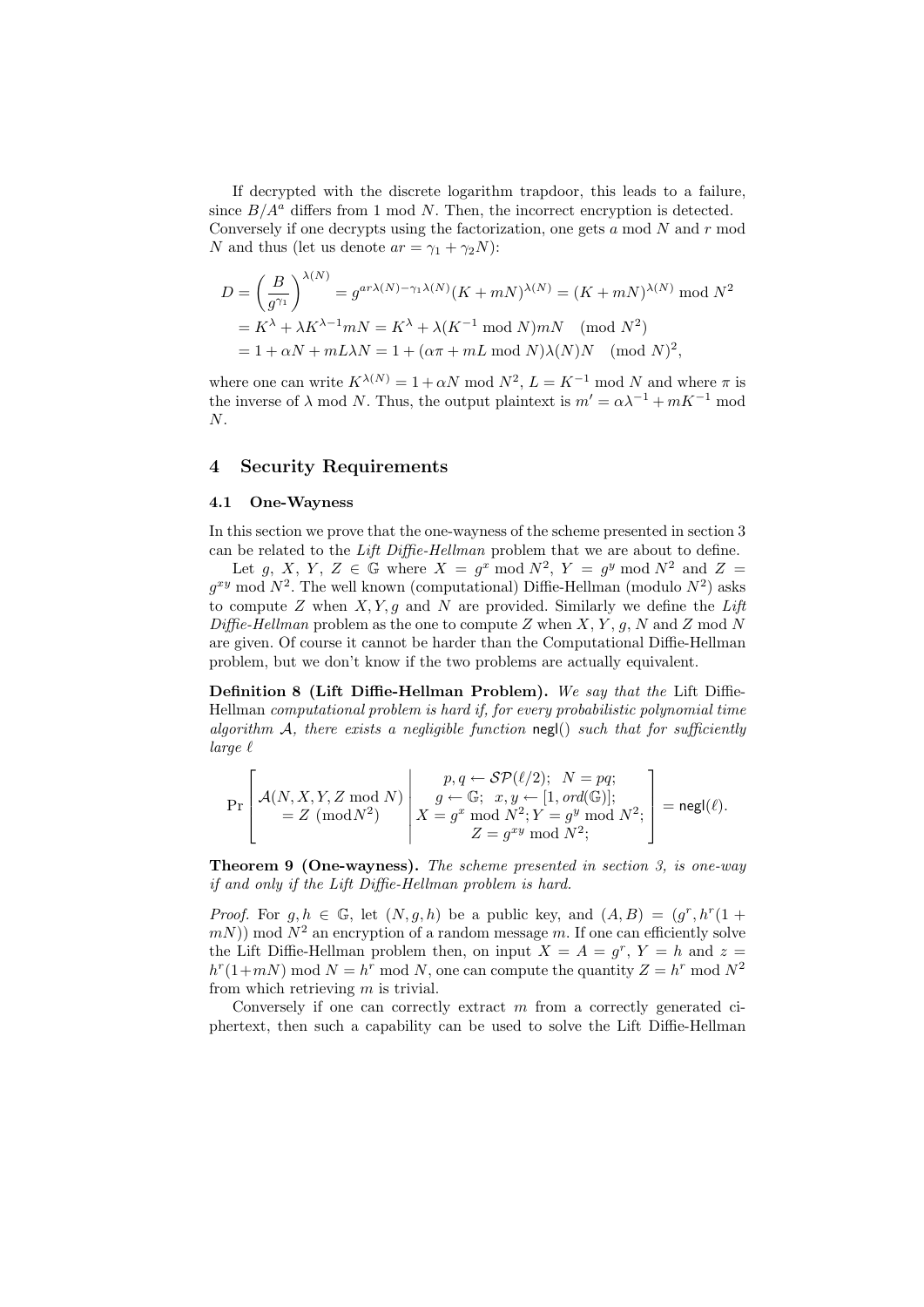problem as follows. Assume we are given g,  $X = g^x \mod N^2$ ,  $Y = g^y \mod N^2$ and  $z = g^{xy} \mod N$ . For a randomly chosen message m, we generate a ciphertext  $(A, B)$  as follows: we set the public key  $(N, g, h = Y)$ ,  $A = X$  and  $B = z(1 + mN) \text{ mod } N^2$ . Our goal is to retrieve  $Z = g^{xy} \text{ mod } N^2$ .

Let  $M$  be the extracted plaintext corresponding to  $(A, B)$ . We have by definition:

$$
B = Z(1 + MN) = Z + ZMN = Z + (Z \bmod N)MN = Z + zMN \bmod N^2.
$$

On the other hand, from the construction of B, it follows that  $z + zmN = Z +$  $zMN \mod N^2$ . Thus, we can efficiently compute  $Z = z(1 + (m-M)N) \mod N^2$ .  $\Box$ 

With the following theorem we make explicit the relation existing between the lift Diffie-Hellman problem and the partial Discrete Logarithm problem.

## Theorem 10. If the Partial Discrete Logarithm problem is hard then so is the Lift Diffie-Hellman problem.

Proof. The proof goes by a standard reduction argument. Assume we are given an oracle  $\mathcal O$  for the lift Diffie-Hellman problem that on input a triplet of the form  $(X, Y, Z) = (g^x \mod N^2, g^y \mod N^2, g^{xy} \mod N)$  returns the value  $g^{xy} \mod N^2$ with some non negligible probability  $\epsilon$ . Our goal is to use the provided oracle to compute the partial discrete logarithm of a given challenge  $h = g^{a_1 + a_2 N}$  in  $\mathbb{Z}_{N^2}^*$  with respect to the base g (we assume g is a generator of the group G of quadratic residues in  $\mathbb{Z}_{N^2}^*$ ). Since g is a generator of G any quadratic residue c can be written as  $c = g^{r_1+r_2\lambda(N)}$  for some  $r_1 \in \mathbb{Z}_{\lambda(N)}$  and  $r_2 \in \mathbb{Z}_N$ . Moreover  $g^{\lambda(N)/2} = (1 + \alpha N)$  for some  $\alpha \in \mathbb{Z}_N$ .

Now we set  $X = h$  and  $Y = g^{r_1}(1 + r_2N) \text{ mod } N^2$  where  $r_1$  is a random value in  $[0 \dots (N+1)/4]$ , and  $r_2$  a random element in  $\mathbb{Z}_N$ . Note that Y is not uniformly distributed over G, but its distribution is statistically close to uniform (the statistical difference is of order  $O(2^{-|p|})$ ). Finally we set  $Z = X^{r_1} \text{ mod } N$ .

Observe that

$$
Y = g^{r_1}(1 + r_2N) = g^{r_1}(1 + \alpha r_2 \alpha^{-1}N) = g^{r_1 + \beta r_2 \lambda(N)/2} \pmod{N}^2
$$

where  $\beta = \alpha^{-1} \text{ mod } N$ .

Now we query the oracle  $\mathcal O$  on input  $(X, Y, Z)$  and with probability  $\epsilon$  it will provide the correct answer  $Z'$  such that

$$
Z' = g^{(a_1 + a_2N)(r_1 + \beta r_2\lambda/2)} \mod N^2 = X^{r_1} g^{a_1 \beta r_2 \lambda(N)/2} \mod N^2
$$

Thus

$$
\frac{Z'}{X^{r_1}} = g^{a_1 \beta r_2 \lambda(N)/2} \mod N^2 = (1 + a_1 r_2 N) \mod N^2
$$

from which we can get  $a_1$  easily.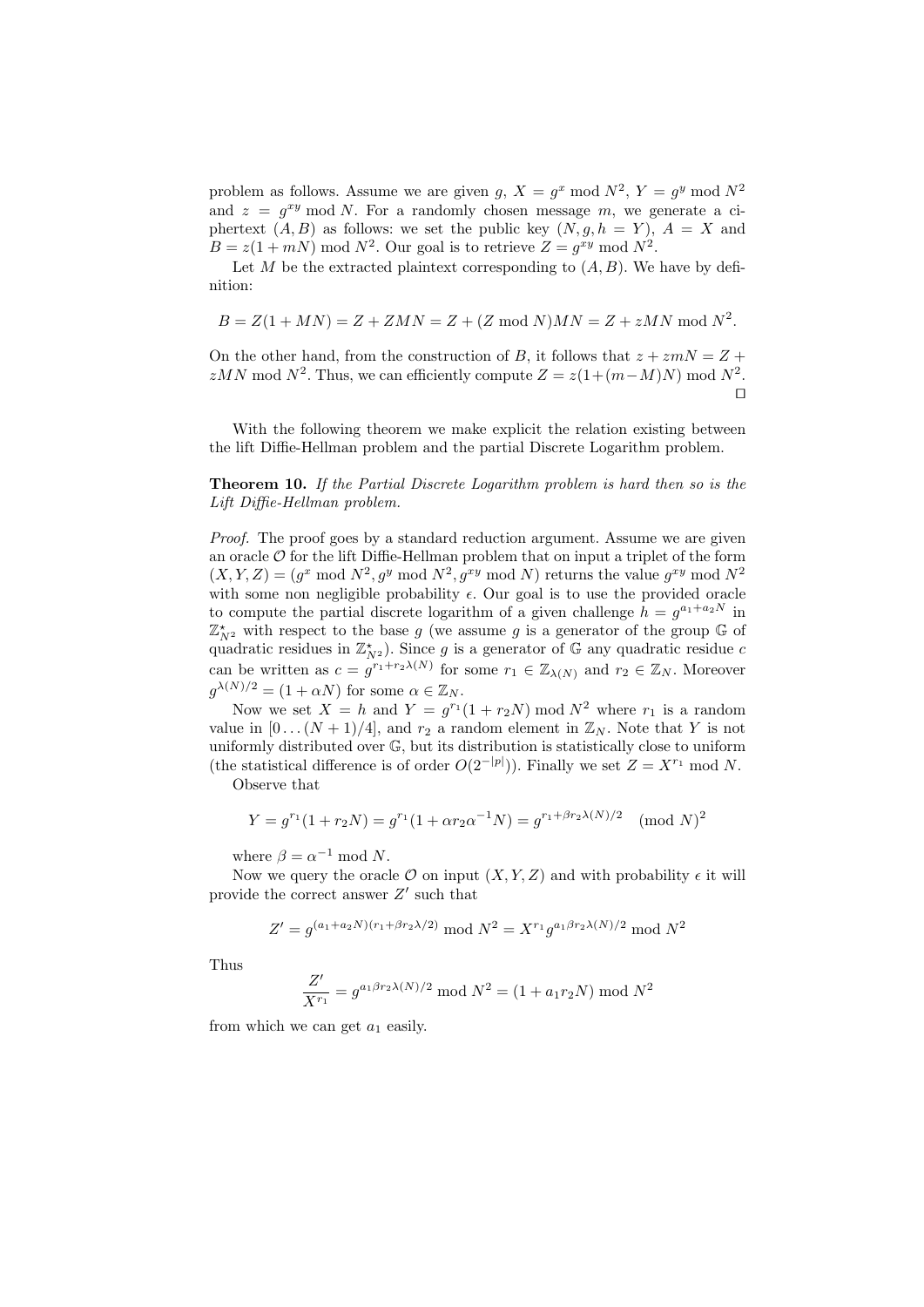In [21] Paillier noted that when the order of  $g$  is maximal, and  $N$  is the product of two safe primes, then the partial discrete logarithm problem is equivalent to the problem of computing the composite residuosity class. This equivalence result can easily be extended to the case on which  $q$  is a generator of the group of quadratic residues modulo  $N^2$ . This implies that, in our case, the Lift DH problem is at least as hard as the computational class problem introduced by Paillier.

#### 4.2 Semantic security

Theorem 11 (Semantic Security). If Decisional Diffie-Hellman Assumption in  $\mathbb{Z}_{N^2}^*$  holds, then the scheme presented in section 3, is semantically secure.

Proof. For the sake of contradiction assume the scheme is not semantically secure. This means that there is a polynomial time distinguisher  $A$  that can break semantic security. Our goal then is, given a quadruple  $\mathcal{G} = (g, g^a, g^b, g^c)$ , to use A to decide if it is a Diffie-Hellman or a random one (i.e. if  $c = ab \mod \text{ord}(\mathbb{G})$ ) or not). The public key is first set as  $(N, g, h)$  where  $h = g^a$ ; then once the adversary has chosen the messages  $m_0$  and  $m_1$ , we flip a bit d and we encrypt  $m_d$  as follows:  $E(m_d) = (A, B)$  where  $A = g^b$  and  $B = g^c(1 + m_d N) \text{ mod } N^2$ .

Clearly if  $G$  is a Diffie-Hellman quadruple, the above is a valid encryption of  $m_d$  and A will give the correct response with non negligible advantage. On the other hand, if  $G$  is not a Diffie-Hellman quadruple, we claim that even a polynomially unbounded adversary gains no information about  $m_d$  from  $E(m_d)$ in a strong information-theoretic sense.

Let  $c = ab + r \mod ord(\mathbb{G})$ , we can note that r is random and uniformly distributed in [1, ord( $\mathbb{G}$ )] and can be written as  $r_1 + r_2\lambda(N)/2$ , with  $r_1, r_2 \in \mathbb{Z}_N$ . The information received by the adversary (together with the public key) is of the form

$$
g^b \bmod N^2, \quad g^{ab+r}(1+m_dN) \bmod N^2
$$

Let us concentrate on the second value (for the sake of simplicity let us assume that  $g^{\lambda(N)/2} = (1+N) \bmod N^2$ .

$$
g^{ab+r}(1+m_dN) = g^{ab}g^{r_1}g^{r_2\lambda(N)/2}(1+m_dN) \mod N^2
$$
  
=  $g^{ab+r_1}(1+N)^{r_2}(1+m_dN) \mod N^2$   
=  $g^{ab+r_1}(1+(r_2+m_d)N) \mod N^2$ .

Note that, in the above relation,  $r_2$  hides  $m_d$  perfectly and thus A cannot guess d better than at random.

## 5 A First Application: Trapdoor Commitment

#### 5.1 A New On-line/Off-line Trapdoor Commitment Scheme

In this section we present a new trapdoor commitment scheme based on the encryption function proposed in section 3. The security of the scheme can be proven to be equivalent to the hardness of factoring.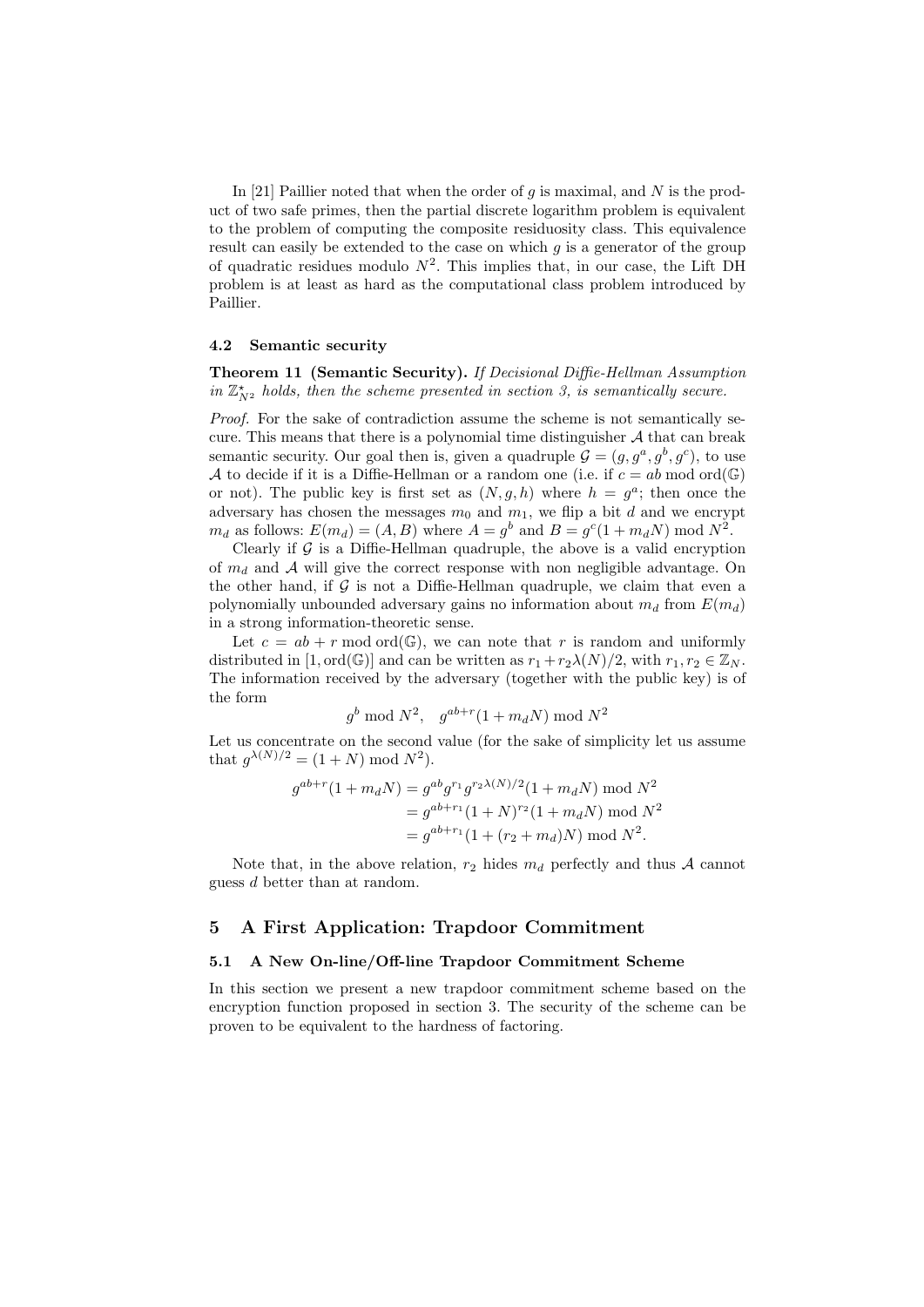As sketched in the introduction an useful property of the proposed commitment function is that it allows for an on-line/off-line efficiency trade off, meaning with this that it becomes very efficient to compute when a preprocessing stage is allowed. On-line/off-line trapdoor commitment schemes were first proposed by [5]. In particular, to commit to a message  $m$  the sender has to compute only two modular multiplications (using a previously computed value). Such a value is completely independent of  $m$  and for this reason can be computed before even knowing to which message to commit to. Furthermore we point out that such a preprocessing step requires a single modular exponentiation. Thus even when the precomputation time is considered, our new scheme is basically as efficient as all the other trapdoor commitment schemes known in the literature.

#### 5.2 Trapdoor Commitments

A trapdoor commitment scheme (a.k.a. chameleon commitment [16]) is a function with associated a pair of matching public and private keys (the latter also called the trapdoor of the commitment). The main property we want from such a function is collision-resistance: unless one knows the trapdoor, it is infeasible to find two inputs that map to the same value. On the other hand, knowledge of the trapdoor suffices to find collisions easily.

More formally, a trapdoor commitment scheme is a triplet  $(K, \mathcal{C}, \mathcal{D})$ , where:

- $-$  K is a randomized key generation algorithm. On input a security parameter k it outputs a pair of public and private keys:  $\mathcal{K}(1^k) = (pk, sk)$ .
- The function  $\mathcal C$  is the commitment function which depends on  $PK$

$$
\mathcal{C}: PK \times M \times R \longrightarrow C
$$

where  $PK, M, R, C$  are the public key, message, randomness and committed values spaces respectively.

– The function  $\mathcal D$  is the collision-finding function,

$$
\mathcal{D}: SK \times M \times R \times C \times M \longrightarrow R
$$

on input the trapdoor information, a committed value (with its inputs) and a message it finds the corresponding random string. That is, given m, r and  $c = \mathcal{C}(pk, m, r)$ , for any message m' we have  $\mathcal{D}(sk, m, r, c, m') = r'$  such that  $c = \mathcal{C}(pk, m', r').$ 

We require that

- 1.  $(K, \mathcal{C}, \mathcal{D})$  are functions computable in polynomial time.
- 2. No efficient algorithm, taking as input the public key, should be able to find, with non negligible probability, two messages  $m \neq m'$  and two random values  $r \neq r'$  such that  $C(pk, m, r) = C(pk, m', r')$ .
- 3. For any message m, the distribution  $\{c = \mathcal{C}(pk, m, r)\}_{r \in R}$  has to be indistinguishable from uniform.

Note that the term "indistinguishable" above can be intended as usual in three ways: either the distributions are identical, or they are statistically indistinguishable or computationally indistinguishable (see [12]).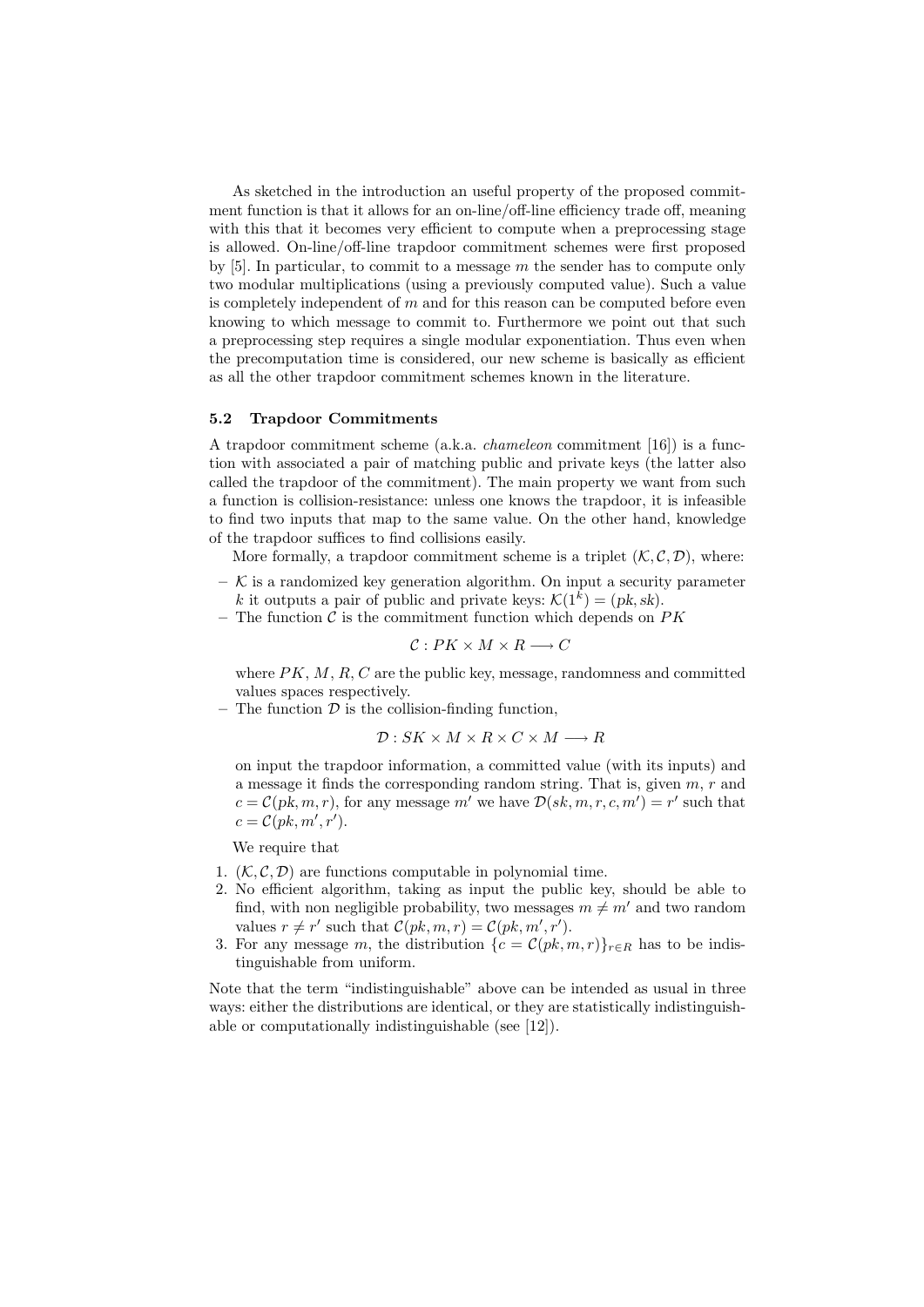#### 5.3 Previous Work on Trapdoor Commitments

The notion of trapdoor commitments was first proposed by Brassard, Chaum and Crépeau [4] in the context of zero-knowledge arguments. It is well known that trapdoor commitments can be based on the existence of claw-free trapdoor permutations [13, 14].

A specific implementation based on factoring was presented in [13, 14] and it requires a number of modular squarings in  $\mathbb{Z}_N^{\star}$  which is proportional to the length of the committed message.

A famous scheme based on the hardness of computing discrete logarithms has been presented by Boyar et al. [3]. This scheme requires a full modular exponentiation (or alternatively, once again, a number of multiplications which is proportional to the length of the message).

The first commitment scheme with the on-line/off-line property was proposed by [5]. The security of such scheme is based on the hardness of inverting the RSA function (with public exponent set to  $N$ ).

#### 5.4 Our Commitment Scheme

Key generation  $-$  The key generation algorithm, on input a security parameter  $\ell$  produces a modulus N product of two safe primes of size  $\ell/2$  together with a square h of maximal order in  $\mathbb{G}$ . The public key is given by N and h. The factorization of the modulus is the private key.

**Committing a message** – To commit to a message  $m \in \mathbb{Z}_N$  the sender chooses  $r \in_R \mathbb{Z}_{N\lambda(N)/2}$  and sets

$$
\mathcal{C}(r,m) = h^r(1+mN) \bmod N^2.
$$

Then he sends  $B$  to the receiver. Notice that the sender can compute  $h^r$  in advance and without needing to know  $m$ . Once  $m$  is provided, only two more multiplications are required to commit.

Remark 12. As already pointed out in [5] we notice that any commitment  $\mathcal C$  can be modified in order to obtain some on-line/off-line efficiency property. As a matter of fact such a "modified" commitment scheme  $\mathcal{C}'$  would work as follows: during the off-line stage the sender commits to a random value  $s$  with randomness r using C as underlying commitment function. Let  $a = \mathcal{C}(s, r)$  be the commitment value. Once  $m$  is known the sender commits to it by simply sending  $a$  and  $c = m \oplus s$ . The only problem with this approach is that it increases the length of the commitment. Here we denote by on-line/off-line commitment schemes those which achieve such an efficiency trade-off, without increasing the length of the committed value.

Theorem 13 (Security). Under the assumption that factoring safe-prime moduli is hard the above function  $C$  is a perfectly hiding trapdoor commitment scheme.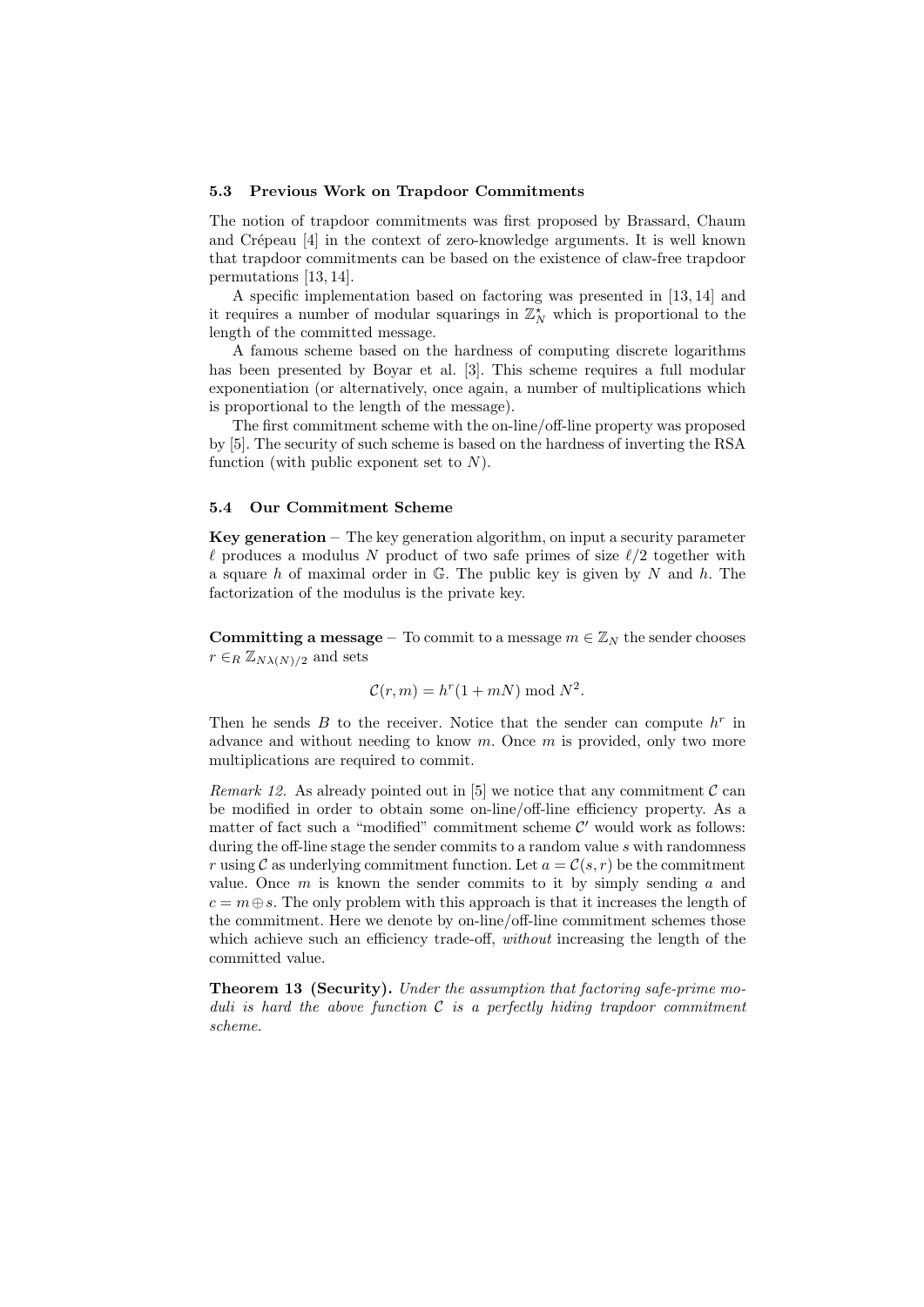*Proof.* First notice that, for any m, if r is uniformly distributed in  $\mathbb{Z}_{N\lambda(N)/2}$ , then  $\mathcal{C}(m,r)$  is uniformly distributed in G (this is because any  $1 + mN$  is in G, and  $h^r$  is uniformly distributed in  $\mathbb{G}$ , since h is a generator.)

Now given a commitment  $\mathcal{C}(m,r) \in \mathbb{G}$  together with the corresponding  $(m, r)$ , knowing the factorization of the modulus, one can find collisions, for any message m' as follows. Let k be such that  $h^{\lambda(N)} = (1 + kN) \text{ mod } N^2$ , and d the inverse of k in  $\mathbb{Z}_N^*$ . Thus we can write

$$
\mathcal{C}(m,r) = h^r(1 + mN) = h^r(1 + kdmN) \text{ mod } N^2 = h^{r + dm\lambda(N)} \text{ mod } N^2.
$$

This implies that we can find the required  $r'$  as follows

$$
r' = r + (m - m')d\lambda(N) \bmod N\lambda(N)/2.
$$

Finally to prove security we assume to have an algorithm  $A$  that can find, on input  $(N, h)$ , two couples  $(m, r)$  and  $(m', r')$  such that  $\mathcal{C}(m, r) = \mathcal{C}(m', r')$ . Note that if  $r = r'$  this implies that  $m = m'$ , thus we will assume that  $r \neq r'$ . From the two given couples one can write:

$$
h^{r}(1 + mN) = h^{r'}(1 + m'N) \bmod N^{2}
$$

and thus, letting  $\Delta_r = r - r'$  and  $\Delta_m = m' - m$ ,

$$
h^{\Delta_r} = (1 + \Delta_m N) \bmod N^2.
$$

Since h has order  $\lambda(N)N/2$  and  $(1 + \Delta_m N)$  has order (at most) N, this means that  $\Delta_r$  is a multiple of  $\lambda(N)/2$ . This is enough to factor [17].

#### 5.5 Application to On-line/Off-line Signatures

On-line/Off-line signatures were introduced by Even, Goldreich and Micali [9]. The basic idea is to split the signature generation process in two stages: the first one, more expensive, is computed off-line before the message to sign is known. The second, more efficient, phase is performed once the message is available. The proposed method, however, is not very practical as it increases the length of the signature by a quadratic factor. More recently Shamir and Taumann [23] introduced a new paradigm — as well as several efficient constructions — based on chameleon commitments, which performs the above conversion more efficiently. Moreover, this technique, improves on the security of the underlying signature scheme which is used to sign only random strings chosen off-line by the signer.

The basic idea is as follows. During the off-line phase the signer computes a chameleon commitment function on input a random message  $m'$  and random string r' and signs the resulting value  $H(m', r')$ . Once the message m to sign is known, the signer use his knowledge of the trapdoor key to compute a value r such that  $H(m,r) = H(m',r').$ 

Using our new commitment scheme one can obtain a simple on-line/off-line signature scheme based on factoring.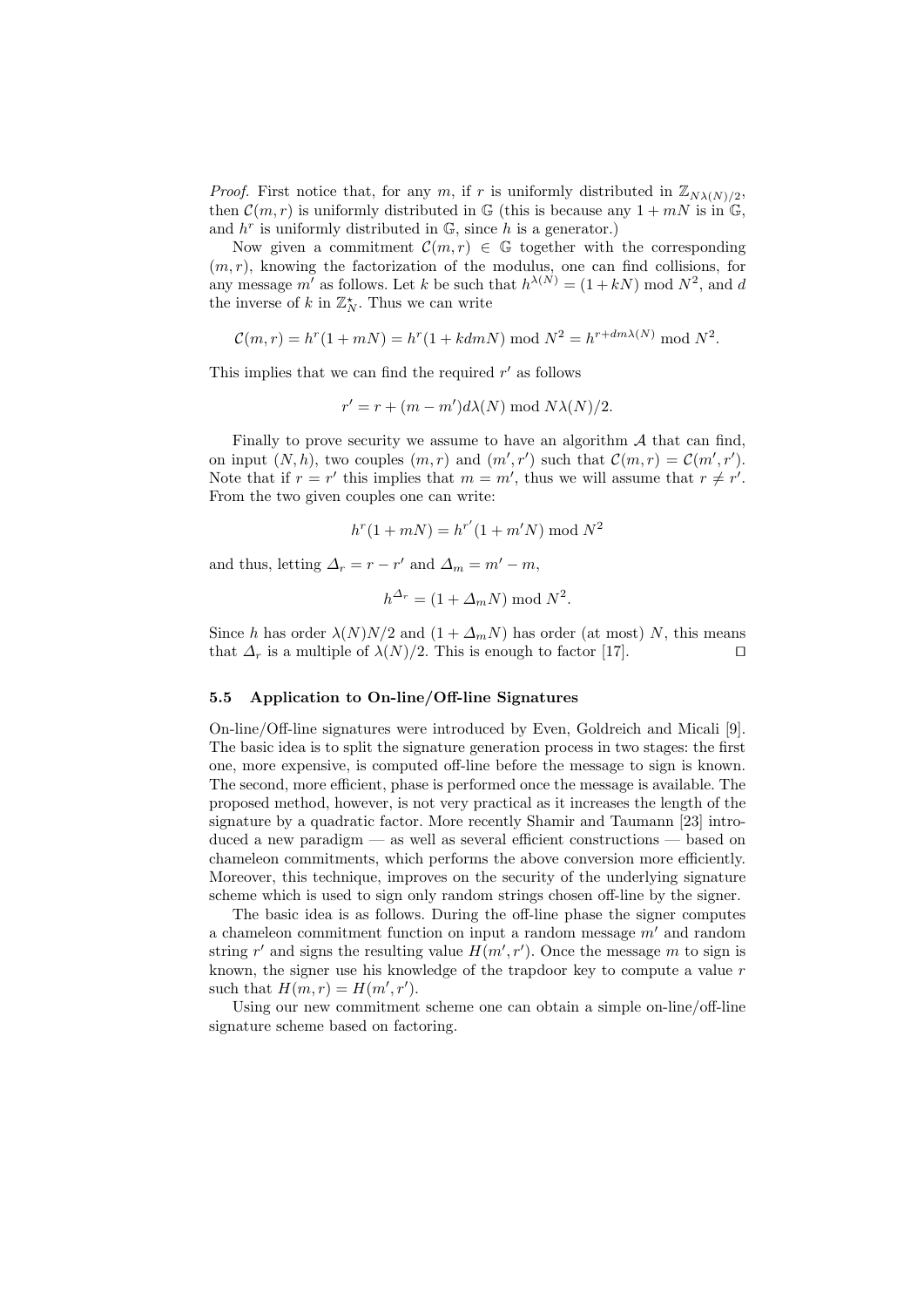## 6 Variants and other Applications

#### 6.1 A Variant of the Cryptosystem

We propose a variant of our scheme in which the randomness is chosen in a smaller set, namely in  $\mathbb{Z}_N$  rather than in  $\mathbb{Z}_{N^2}$ . Note, however, that we still consider an element g of maximal order in G. To encrypt a message  $m \in \mathbb{Z}_N$ , the operations to perform remain the same:

$$
A = g^r \bmod N^2, \qquad B = h^r(1 + mN) \bmod N^2
$$

With this variant, the decryption procedure that makes use of the factorization is simplified, and in particular allows to detect some incorrectly generated ciphertext. More precisely, it becomes possible to check whether the underlying random exponent r belongs to the correct interval: before decrypting a ciphertext, the receiver first recover  $\rho = \log_q A \mod N$  using the factorization of the modulus; after that, it checks if  $A = g^{\rho}$  mod  $N^2$  holds. If the equality does not hold, it rejects.

Of course, if the ciphertext is correctly generated, that is,  $r \in \mathbb{Z}_N$ , the recovered value  $\rho$  is actually r itself, and thus the equality holds. Whereas if A is not correctly generated, the relation  $A = g^{\rho}$  holds with negligible probability only.

Note that decrypting such a ciphertext using the first decryption procedure (i.e., with the discrete logarithm of h to the base q), the decryption never "fail" at this step, simply because the receiver do not recover the value of  $r$ , and cannot check its range.

The decryption procedure continues as follows. If using the discrete logarithm trapdoor, the receiver computes  $h^r$  as  $A^a$  mod  $N^2$ ; if using the factorization of N, he computes  $h^r$  as  $h^{\rho}$  mod  $N^2$ . Then in both cases, one checks whether  $B/h^r = 1$ or not, and if yes, one recovers the plaintext.

## 6.2 The Small Diffie-Hellman Problem over  $\mathbb{Z}_{N^2}^{\star}$

We introduce a new variant of the Diffie-Hellman Problem. In a nutshell, when given  $(A, B) = (g^a, g^b)$  where b is small, i.e.  $b \in \mathbb{Z}_N$ , the computational (resp., decisional) problem consists in computing (resp., distinguishing from a random element in  $\mathbb{G}$ ) the value  $C = g^{ab} \mod N^2$ .

We thus state the *Small Decisional Diffie-Hellman Assumption* (S-DDH) over a squared composite modulus of the form  $N = pq$ .

Assumption 14 (Small-DDH Assumption over  $\mathbb{Z}_{N^2}^*$ ). For every probabilistic polynomial time algorithm  $A$ , there exists a negligible function negl() such that for sufficiently large  $\ell$ 

$$
\Pr\left[\begin{array}{c}p,q\leftarrow \mathcal{SP}(\ell/2); \;\;N=pq;\\ \mathcal{A}(N,X,Y,\\ Z_b\bmod N)=b\end{array}\middle|\begin{array}{c}p,q\leftarrow \mathcal{SP}(\ell/2); \;\;N=pq;\\ g\leftarrow \mathbb{G}; x,z\leftarrow [1,\,ord(\mathbb{G})]; y\leftarrow \mathbb{Z}_N;\\ X=g^x\bmod N^2; Y=g^y\bmod N^2;\\ Z_0=g^z\bmod N^2; Z_1=g^xy\bmod N^2;\\ b\leftarrow \{0,1\}; \end{array}\right]-\frac{1}{2}=\mathsf{negl}(\ell)
$$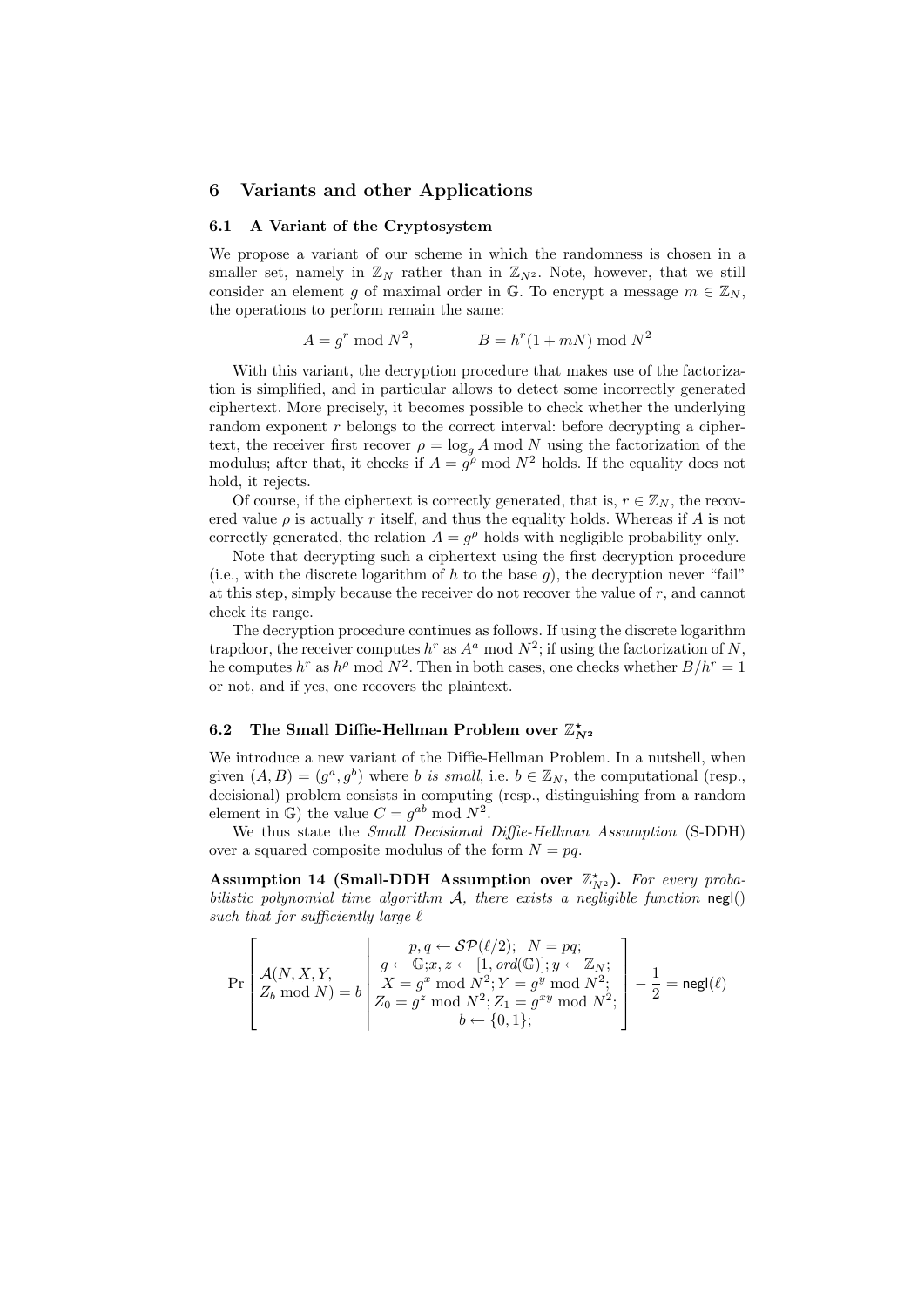One easily proves the following two theorems:

Theorem 15. The Small (Computational) Diffie-Hellman Problem cannot be harder than factoring.

Theorem 16. The above variant of our cryptosystem is semantically secure under the Small Decisional Diffie-Hellman assumption.

Indeed, knowing the factorization of  $N$  allows to fully retrieve the second exponent, thus making the computational problem trivial. The proof for second theorem is similar to the proof for the basic scheme (theorem 11).

#### 6.3 A new Hierarchical Encryption Scheme

A hierarchical encryption scheme [10] can be simply based on our scheme by providing the authority with the master key (the factorization of the modulus) and by giving to each player a local key (an El Gamal-like private key.)

In such a scheme, anybody is able to encrypt a message for a particular player, in such way that only this player and the authority are able to decrypt properly. Moreover, by randomly choosing two elements  $g$ ,  $h$  and encrypting with respect to such a "key", it is possible to design ciphertexts that can be decrypted by nobody but the authority.

Further work might consists in investigate such possibilities in the contexts of electronic voting or digital auctions.

## 7 Conclusion

This paper is a further investigation within the family of homomorphic cryptosystems modulo a squared composite number. As a first contribution, we provided a new variant of the Cramer-Shoup scheme whose main feature is to offer two different decryption procedures, based on two different trapdoors. In particular, this scheme is the first additively homomorphic cryptosystem whose security is not based on a residuosity-related assumption. Derived from this scheme is a new trapdoor commitment, whose security provably relies on the factorization problem. This commitment scheme allows for a very interesting on-line/off-line efficiency trade-off, without increasing the length of the commitment.

#### References

- 1. J. Benaloh. Verifiable Secret-Ballot Elections. PhD Thesis, Yale University, 1987.
- 2. D. Boneh. The decision Diffie-Hellman problem. In Proc. of the  $3^{rd}$  ANTS, LNCS 1423, pp. 48–63, Springer-Verlag, June 1998.
- 3. J.F. Boyar, S.A. Kurtz, and M.W. Krentel. A Discrete Logarithm Implementation of Perfect Zero-Knowledge Blobs. Journal of Cryptology, 2(2):63–76, 1990.
- 4. G. Brassard, D. Chaum, and C. Crépeau. Minimum Disclosure Proofs of Knowledge. Journal of Computer and System Sciences, 37, 1988.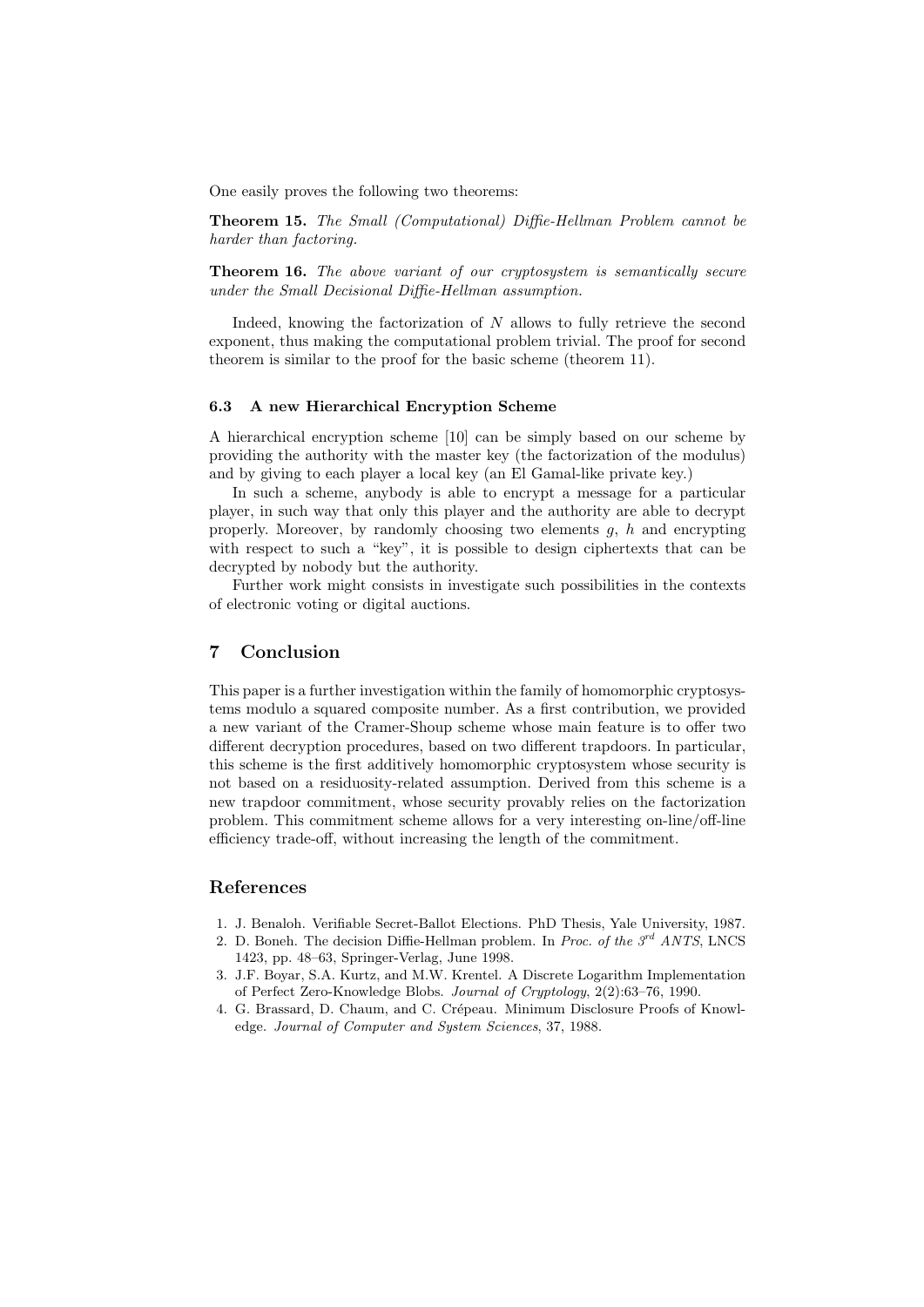- 5. D. Catalano, R. Gennaro, N. Howgrave-Graham, and P. Q. Nguyen. Paillier's Cryptosystem Revisited. In Proc. of the 8th CCS, pages 206–214. ACM Press, New York, 2001.
- 6. J. Cohen, M. Fisher. A robust and Verifiable cryptographically secure election scheme. In Proc. of the 26th FOCS. IEEE, 1985.
- 7. R. Cramer and V. Shoup. Universal Hash Proofs and a Paradigm for Adaptive Chosen Ciphertext Secure Public-Key Encryption. In Eurocrypt '02, LNCS 2332, pages 45–64. Springer-Verlag, Berlin, 2002.
- 8. T. El Gamal. A Public Key Cryptosystem and a Signature Scheme Based on Discrete Logarithms. IEEE Transactions on Information Theory, IT–31(4):469– 472, July 1985.
- 9. S. Even, O. Goldreich and S.Micali. On-line/Off-line Digital Signatures. In Crypto '89, pages 263–277. Springer-Verlag, Berlin, 1989.
- 10. C. Gentry and A. Silverberg. Hierarchical ID-Based Encryption. In Asiacrypt '02, LNCS 2501, pages 548–566. Springer-Verlag, Berlin, 2002.
- 11. S. Goldwasser and S. Micali. Probabilistic Encryption. Journal of Computer and System Sciences, 28:270–299, 1984.
- 12. S. Goldwasser, S. Micali, and C. Rackoff. The Knowledge Complexity of Interactive Proof Systems. In Proc. of the 17th STOC, pages 291-304. ACM Press, New York, 1985.
- 13. S. Goldwasser, S. Micali, and R. Rivest. A "Paradoxical" Solution to the Signature Problem. In Proc. of the 25th FOCS, pages 441–448. IEEE, New York, 1984.
- 14. S. Goldwasser, S. Micali, and R. Rivest. A Digital Signature Scheme Secure Against Adaptive Chosen-Message Attacks. SIAM Journal of Computing, 17(2):281–308, April 1988.
- 15. A. Joux and K. N Guyen. Separating Decision Diffie-Hellman from Diffie-Hellman in cryptographic groups.

Cryptology eprint archive. http://eprint.iacr.org/2001/003/, 2001.

- 16. H. Krawczyk and T. Rabin. Chameleon Hashing and Signatures. In Proc. of NDSS '2000. Internet Society, 2000.
- 17. G. Miller. Riemann's Hypothesis and Tests for Primality. Journal of Computer and System Sciences, 13:300–317, 1976.
- 18. D. Naccache and J. Stern. A new public key cryptosystem based on higher residues. In Proc. of 5th Symposium on Computer and Communications Security. ACM, 1998.
- 19. T. Okamoto and D. Pointcheval. REACT: Rapid Enhanced-security Asymmetric Cryptosystem Transform. In  $CT - RSA$  '01, LNCS 2020, pages 159–175. Springer-Verlag, Berlin, 2001.
- 20. T. Okamoto and S. Uchiyama. The Gap-Problems: A new class of problems for the security of cryptographic schemes. In *Proc. of PKC* '01, volume 1992 of *LNCS*. IACR, Springer-Verlag, 1998.
- 21. P. Paillier. Public-Key Cryptosystems Based on Discrete Logarithms Residues. In Eurocrypt '99, LNCS 1592, pages 223–238. Springer-Verlag, Berlin, 1999.
- 22. R. Rivest, A. Shamir, and L. Adleman. A Method for Obtaining Digital Signatures and Public Key Cryptosystems. Communications of the ACM, 21(2):120–126, February 1978.
- 23. A. Shamir and Y. Taumann. Improved On-line/Off-line Signature Schemes. In Crypto '01, LNCS 2139, pages 355–367. Springer-Verlag, Berlin, 2001.